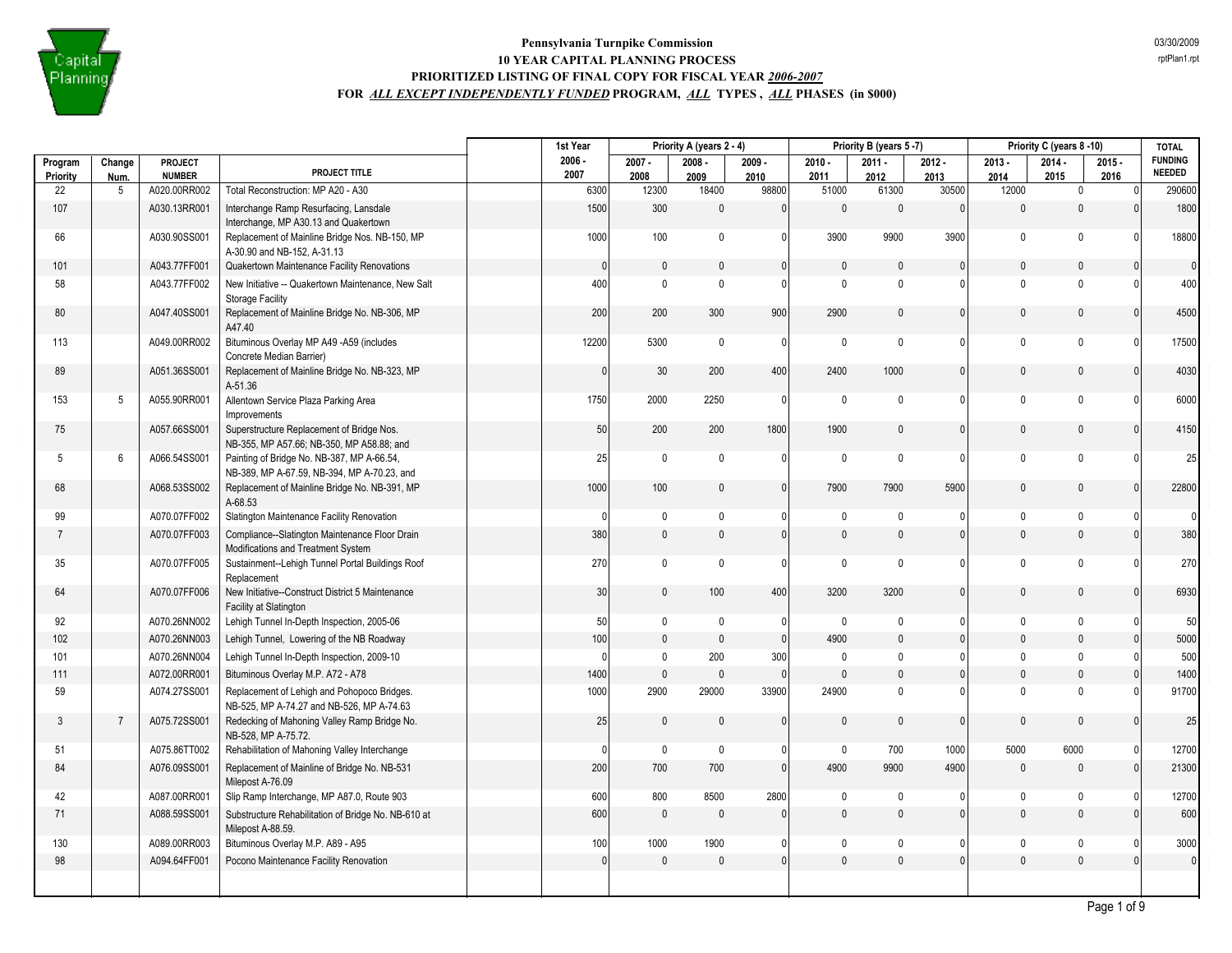

|                     |                |                                 |                                                                                                  | 1st Year         |                               | Priority A (years 2 - 4) |                  | Priority B (years 5-7) |                  |                  | Priority C (years 8-10) |                  |                  | <b>TOTAL</b>                    |
|---------------------|----------------|---------------------------------|--------------------------------------------------------------------------------------------------|------------------|-------------------------------|--------------------------|------------------|------------------------|------------------|------------------|-------------------------|------------------|------------------|---------------------------------|
| Program<br>Priority | Change<br>Num. | <b>PROJECT</b><br><b>NUMBER</b> | PROJECT TITLE                                                                                    | $2006 -$<br>2007 | $2007 -$<br>2008              | $2008 -$<br>2009         | $2009 -$<br>2010 | $2010 -$<br>2011       | $2011 -$<br>2012 | $2012 -$<br>2013 | $2013 -$<br>2014        | $2014 -$<br>2015 | $2015 -$<br>2016 | <b>FUNDING</b><br><b>NEEDED</b> |
| 112                 |                | A095.00RR001                    | Bituminous Overlay M.P. A95 - A105 (Includes<br>Concrete Median Barrier)                         | 5200             | $\mathbf 0$                   | $\mathbf 0$              | $\Omega$         | $\mathbf 0$            | $\mathbf 0$      | $\overline{0}$   | $\mathbf 0$             | $\mathbf 0$      |                  | 5200                            |
| 116                 |                | A105.00RR001                    | Bituminous Overlay M.P. A105 - A115 (Includes<br>Concrete Median Barrier from MP A105 - A110 and | 11700            | 7000                          | $\mathbf{0}$             | $\Omega$         | $\mathbf{0}$           | $\mathbf{0}$     | $\mathbf{0}$     | $\Omega$                | $\mathbf{0}$     |                  | 18700                           |
| 52                  |                | A105.44TT002                    | Rehabilitation of Wilkes Barre Interchange                                                       |                  | $\mathbf 0$<br>0              | $\mathbf{0}$             | $\Omega$         | $\mathbf{0}$           | $\mathbf{0}$     | $\mathbf{0}$     | 750                     | 2000             | 8000             | 10750                           |
| 102                 |                | A114.56FF001                    | Wyoming Valley Maintenance Facility Renovations                                                  |                  | $\mathbf{0}$<br>$\mathsf 0$   | $\mathbf{0}$             | $\pmb{0}$        | $\mathbf{0}$           | $\Omega$         | $\mathbf{0}$     | $\mathsf 0$             | $\mathbf{0}$     | $\Omega$         | $\overline{0}$                  |
| $\overline{4}$      | 6              | A114.64SS001                    | Replacement of Wyoming Valley Interchange Ramp<br>Bridge NB-655, MP A-114.64 and Ramp            |                  | 25<br>$\mathbf 0$             | $\mathbf{0}$             | $\Omega$         | $\mathbf{0}$           | $\mathbf{0}$     | $\mathbf{0}$     | $\mathbf 0$             | $\mathbf{0}$     |                  | 25                              |
| 82                  |                | A115.33SS001                    | Replacement of Overhead Bridge No. NB-659 at<br>Milepost A-115.33.                               |                  | 300<br>500                    | 500                      | 500              | 3400                   | $\Omega$         | $\mathbf{0}$     | $\theta$                | $\Omega$         |                  | 5200                            |
| 73                  |                | A123.34SS001                    | Replacement of Overhead Bridge No. NB-716 at<br>Milepost A-123.34                                | 7000             | 8000                          | $\mathbf{0}$             | $\Omega$         | $\mathbf{0}$           | $\Omega$         | $\mathbf{0}$     | $\mathbf 0$             | $\mathbf{0}$     |                  | 15000                           |
| 83                  |                | A128.87SS001                    | Replacement of Overhead Bridge No. NB-736 at<br>Milepost A-128.87.                               |                  | $\mathbf 0$<br>$\Omega$       | $\mathbf{0}$             | $\Omega$         | $\mathbf{0}$           | 200              | 200              | 2000                    | $\mathbf 0$      |                  | 2400                            |
| 49                  |                | A130.64TT001                    | Clark's Summit Toll Plaza Modifications                                                          |                  | 900<br>900                    | $\mathbf{0}$             | $\Omega$         | $\mathbf{0}$           | $\mathbf{0}$     | $\mathbf{0}$     | $\mathbf{0}$            | $\mathbf{0}$     |                  | 1800                            |
| 57                  |                | B033.80FF001                    | New Initiative -- New Castle Interchange, New Salt<br><b>Storage Facility</b>                    |                  | 520<br>$\mathbf{0}$           | $\mathbf{0}$             | $\Omega$         | $\mathbf{0}$           | $\Omega$         | $\Omega$         | $\mathbf{0}$            | $\mathbf{0}$     |                  | 520                             |
| 131                 |                | M030.00RR001                    | Roadway Reconstruction MP M30 - M32.4                                                            |                  | $\mathbf 0$<br>$\Omega$       | 200                      | 2800             | 5900                   | $\mathbf{0}$     | $\Omega$         | $\mathbf 0$             | $\mathbf 0$      |                  | 8900                            |
| 12                  |                | T000.00RR001                    | Total Reconstruction M.P. 0 - 10                                                                 | 40700            | 47900                         | 34000                    | $\Omega$         | $\mathbf{0}$           | $\mathbf{0}$     | $\mathbf{0}$     | $\mathbf{0}$            | $\mathbf{0}$     |                  | 122600                          |
| 28                  |                | T001.43FF002                    | Sustainment--Gateway Interchange Generator<br>Replacement                                        |                  | 400<br>$\mathbf{0}$           | $\Omega$                 | $\mathbf{0}$     | $\mathbf{0}$           | $\Omega$         | $\mathbf{0}$     | $\Omega$                | $\Omega$         |                  | 400                             |
| 37                  |                | T011.84FF002                    | Sustainment--Homewood Maintenance Roof<br>Replacement                                            |                  | $\mathbf{0}$<br>330           | $\mathbf{0}$             | $\Omega$         | $\Omega$               | $\Omega$         | $\mathbf{0}$     | $\Omega$                | $\mathbf{0}$     | $\Omega$         | 330                             |
| 57                  |                | T013.21SS001                    | Replacement of Mainline Bridge No. WB-211, MP<br>13.21                                           | 1000             | 1000                          | 1000                     | 900              | 1900                   | 14900            | 29900            | 30000                   | 25000            | 10000            | 115600                          |
| 126                 |                | T019.00RR001                    | Bituminous Overlay MP 19 -25                                                                     | 2500             | 4200                          | $\Omega$                 | $\Omega$         | 0                      | $\Omega$         | $\mathbf{0}$     | $\mathbf{0}$            | $\theta$         |                  | 6700                            |
| 2                   | $\overline{7}$ | T022.60SS002                    | Replacement of Overhead Bridge No. WB-228, MP<br>22.60                                           |                  | 25<br>$\mathbf 0$             | $\mathbf{0}$             | $\Omega$         | $\Omega$               | $\Omega$         | $\Omega$         | $\mathbf{0}$            | $\mathbf{0}$     |                  | 25                              |
| 72                  |                | T023.82SS002                    | Design/Build Superstructure Replacement of Bridge<br>Nos. WB-232, MP 23.82 and WB-453, MP 52.70  | 1700             | $\mathbf 0$                   | $\mathbf{0}$             | $\overline{0}$   | $\mathbf{0}$           | $\Omega$         | $\Omega$         | $\Omega$                | $\mathbf{0}$     | $\Omega$         | 1700                            |
| 46                  |                | T028.47TT001                    | Removal of the Toll Collection System and<br>Reconstruction of the Cranberry Interchange         |                  | $\mathbf 0$<br>10             | $\mathbf 0$              | $\Omega$         | $\mathbf 0$            | $\Omega$         | 0                | $\mathbf 0$             | $\Omega$         |                  | 10                              |
|                     | $\overline{7}$ | T029.72SS002                    | Rehabilitation of Mainline Bridge No. WB-402, MP<br>29.72                                        |                  | 25<br>$\mathbf 0$             | $\mathbf{0}$             | $\Omega$         | $\mathbf{0}$           | $\mathbf{0}$     | $\mathbf{0}$     | $\mathbf{0}$            | $\mathbf 0$      | $\Omega$         | 25                              |
| 20                  |                | T031.20RR001                    | Total Reconstruction MP. 31.2 - 40 (Design Phase)                                                | 4700             | 700                           | $\mathbf{0}$             |                  | $\mathbf{0}$           | $\mathbf{0}$     | $\mathbf{0}$     | $\mathbf 0$             | $\mathbf 0$      | n                | 5400                            |
| 14                  |                | T031.20RR002                    | Ultimate Warrendale (Constr. Phase)                                                              |                  | $\mathbf 0$<br>$\overline{0}$ | 4300                     | 7900             | $\mathbf{0}$           | $\Omega$         | $\mathbf{0}$     | $\mathbf{0}$            | $\Omega$         | $\Omega$         | 12200                           |
| 11                  |                | T031.20RR003                    | Total Reconstruction: MP 31-38 (Constr. Phase)                                                   | 4000             | 4700                          | 15200                    | 24400            | 21900                  | 16300            | $\mathbf{0}$     | $\mathbf 0$             | $\mathbf{0}$     | O                | 86500                           |
| 5                   |                | T037.90RR001                    | Total Reconstruction: MP 37.9 - 40 (Constr. Phase)                                               |                  | 50<br>$\mathbf 0$             | $\mathbf 0$              | $\Omega$         | $\mathbf{0}$           | $\mathbf{0}$     | $\mathbf{0}$     | $\mathbf{0}$            | $\mathbf{0}$     |                  | 50                              |
| 43                  |                | T039.59FF001                    | Recapitalization--Reconstruct Gibsonia<br>Maintenance Section & District Facility                |                  | 400<br>400                    | 7000                     | 9000             | $\mathbf 0$            | $\mathbf{0}$     | $\mathbf{0}$     | $\mathbf{0}$            | $\mathbf{0}$     |                  | 16800                           |
| 17                  |                | T040.00RR001                    | Total Reconstruction MP. 40 - 48                                                                 | 2900             | 4900                          | 4100                     | 3800             | 700                    | 1900             | 1900             | 4000                    | 19000            | 45500            | 88700                           |
| 67                  |                | T048.00SS002                    | Replacement of Allegheny River Bridge, WB-443 at<br>Milepost 48.00                               | 3000             | 29500                         | 37000                    | 38900            | 37900                  | $\mathbf 0$      | $\mathbf{0}$     | $\mathbf 0$             | $\mathbf{0}$     | $\Omega$         | 146300                          |
| 60                  |                | T048.80SS003                    | Replacement of Bridge No. WB-445, MP T48.80                                                      | 2500             | $\mathbf 0$                   | $\mathbf{0}$             | $\Omega$         | 0                      | $\Omega$         | $\mathbf{0}$     | $\mathbf{0}$            | $\theta$         |                  | 2500                            |
| 54                  |                | T052.70SS002                    | D/B Superstructure Replacement of Bridge No.<br>WB-453, MP 52.70                                 | 1700             | $\mathbf 0$                   | $\mathbf{0}$             | $\Omega$         | $\Omega$               | $\Omega$         | $\Omega$         | $\mathbf{0}$            | $\Omega$         |                  | 1700                            |
|                     |                |                                 |                                                                                                  |                  |                               |                          |                  |                        |                  |                  |                         |                  |                  |                                 |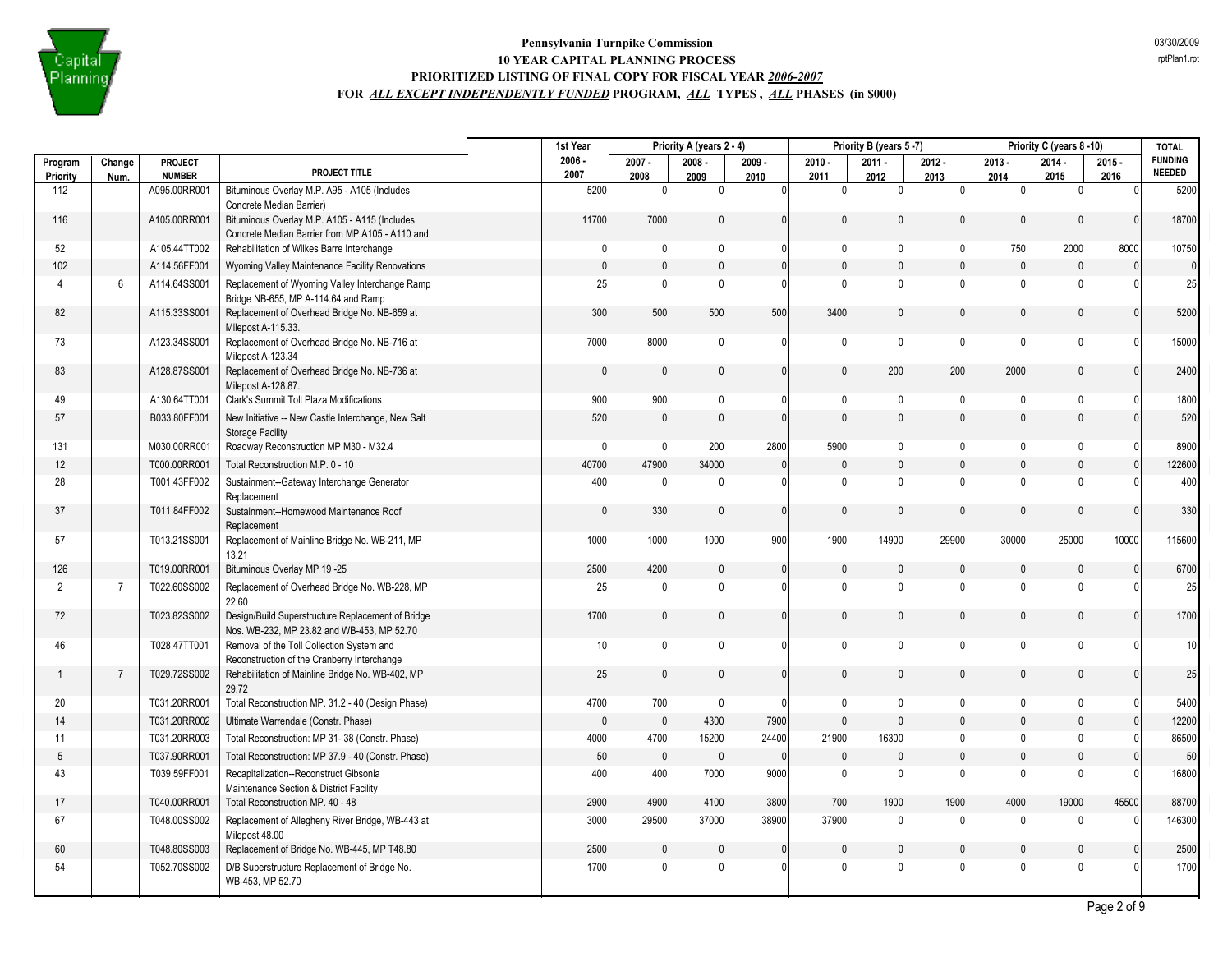

|                     |                |                                 |                                                                                                 | 1st Year         |                  | Priority A (years 2 - 4) |                  |                  | Priority B (years 5-7) |                  |                  | Priority C (years 8-10) |                  | <b>TOTAL</b>                    |
|---------------------|----------------|---------------------------------|-------------------------------------------------------------------------------------------------|------------------|------------------|--------------------------|------------------|------------------|------------------------|------------------|------------------|-------------------------|------------------|---------------------------------|
| Program<br>Priority | Change<br>Num. | <b>PROJECT</b><br><b>NUMBER</b> | PROJECT TITLE                                                                                   | $2006 -$<br>2007 | $2007 -$<br>2008 | $2008 -$<br>2009         | $2009 -$<br>2010 | $2010 -$<br>2011 | $2011 -$<br>2012       | $2012 -$<br>2013 | $2013 -$<br>2014 | $2014 -$<br>2015        | $2015 -$<br>2016 | <b>FUNDING</b><br><b>NEEDED</b> |
| 40                  |                | T056.44FF001                    | Recapitalization--Renovations at Pittsburgh<br>Interchange                                      | 300              | 3500             | 0                        | $\Omega$         | $\theta$         | $\mathbf{0}$           | $\Omega$         | $\mathbf{0}$     | $\mathbf{0}$            | $\Omega$         | 3800                            |
| 87                  |                | T059.58SS001                    | Replacement of overhead Bridge No. WB-500, MP<br>59.58                                          | 200              | 100              | 900                      | 1800             | 1000             | $\mathbf 0$            | 0                | $\mathbf 0$      | $\Omega$                | $\Omega$         | 4000                            |
| 74                  |                | T063.06SS001                    | Replacement of Overhead Bridge No. WB-506, MP<br>63.06                                          | 300              | 300              | $\mathbf{0}$             | $\Omega$         | $\Omega$         | $\pmb{0}$              | $\Omega$         | $\pmb{0}$        | $\Omega$                | $\Omega$         | 600                             |
| 100                 |                | T063.22FF001                    | Harrison City Maintenance Facility Renovations                                                  | 0                | 0                | 0                        | $\Omega$         | $\mathbf{0}$     | 0                      | 0                | 0                | $\mathbf{0}$            | $\Omega$         | $\Omega$                        |
| 48                  |                | T063.22FF002                    | Recapitalization--Replace Harrison City<br>Maintenance Salt Storage Facility                    | 600              | $\mathbf{0}$     | $\mathbf{0}$             | $\Omega$         | $\mathbf{0}$     | $\mathbf{0}$           | $\Omega$         | $\mathbf{0}$     | $\Omega$                | $\Omega$         | 600                             |
| 21                  |                | T067.00RR001                    | Total Reconstruction M.P. 67 - 75 (Design Phase)                                                | 7400             | 700              | 0                        | $\mathbf{0}$     | 0                | $\pmb{0}$              | 0                | $\mathbf 0$      | 0                       | $\mathbf 0$      | 8100                            |
| 6                   |                | T067.00RR003                    | Total Reconstruction: MP 67 - 75 (Constr. Phase)                                                | 5200             | 5300             | 19500                    | 30400            | 18200            | 33000                  | 19500            | $\mathbf{0}$     | $\mathbf{0}$            | $\mathbf{0}$     | 131100                          |
| $\overline{2}$      | $\mathbf{1}$   | T067.05SS002                    | Rehabilitation of Bridge No. B-458, MP T67.05                                                   | 100              | 0                | $\pmb{0}$                | $\Omega$         | $\mathbf{0}$     | 0                      | 0                | 0                | $\mathbf{0}$            | $\Omega$         | 100                             |
| 46                  |                | T075.39FF002                    | Recapitalization--Renovations at New Stanton<br>Interchange                                     | 100              | 1000             | 2000                     | $\mathbf{0}$     | $\mathbf{0}$     | $\mathbf{0}$           | U                | $\mathbf{0}$     | $\Omega$                | $\Omega$         | 3100                            |
| 53                  |                | T075.39TT001                    | Rehabilitation of New Stanton Interchange                                                       | $\Omega$         | $\mathbf 0$      | 0                        | 0                | $\mathbf{0}$     | 0                      | 0                | 500              | 1000                    | $\mathbf 0$      | 1500                            |
| 88                  |                | T075.74SS001                    | Rehabilitation of Retaining Wall B-327, MP 75.74                                                | 600              | $\mathbf{0}$     | $\mathbf{0}$             | $\mathbf{0}$     | $\Omega$         | $\mathbf{0}$           | $\mathbf{0}$     | $\mathbf{0}$     | $\mathbf{0}$            | $\mathbf{0}$     | 600                             |
|                     |                | T076.00RR001                    | Total Reconstruction M.P. 76 - 85                                                               | 500              | $\mathbf 0$      | 0                        | $\mathbf{0}$     | $\mathbf{0}$     | $\pmb{0}$              | U                | $\mathbf 0$      | $\mathbf{0}$            | $\Omega$         | 500                             |
| 39                  |                | T080.00RR001                    | Slip Ramp Interchange MP 80                                                                     | 500              | 900              | $\mathbf{0}$             | 7700             | 12900            | 9900                   | 9900             | $\mathbf{0}$     | $\Omega$                | $\Omega$         | 41800                           |
| 3                   |                | T085.00RR001                    | Total Reconstruction M.P. 85 - 94                                                               | 100              | $\mathbf 0$      | 0                        | $\mathbf{0}$     | $\mathbf{0}$     | 0                      | 0                | $\mathbf 0$      | $\mathbf 0$             | $\Omega$         | 100                             |
| 103                 |                | T088.76FF001                    | Donegal Maintenance Facility Renovations                                                        | $\Omega$         | $\mathbf 0$      | $\mathbf{0}$             | $\Omega$         | $\Omega$         | $\pmb{0}$              | $\Omega$         | $\mathbf{0}$     | $\Omega$                | $\Omega$         | $\overline{0}$                  |
| 110                 |                | T094.00RR003                    | Pavement Repairs MP 94 -99                                                                      | 640              | $\mathbf 0$      | 0                        | $\mathbf{0}$     | $\mathbf{0}$     | $\mathbf 0$            | 0                | $\mathbf{0}$     | $\Omega$                |                  | 640                             |
| 19                  |                | T099.00RR002                    | Total Reconstruction - MP 99 - 109                                                              | 3200             | 4900             | 5400                     | 6500             | 13900            | 28700                  | 43500            | 35000            | 31000                   |                  | 172100                          |
| 97                  |                | T099.59NN001                    | Laurel Mountain Tunnel Inspection, 2012-13                                                      | $\Omega$         | $\mathbf 0$      | $\mathbf 0$              | $\Omega$         | $\mathbf{0}$     | $\mathbf 0$            | 100              | $\mathbf 0$      | $\mathbf{0}$            | $\Omega$         | 100                             |
| 125                 |                | T102.00RR003                    | Bituminous Overlay MP 102 - 109                                                                 | 2000             | 3000             | $\pmb{0}$                | $\mathbf{0}$     | $\mathbf{0}$     | $\mathbf 0$            | $\mathbf{0}$     | $\mathbf{0}$     | $\mathbf{0}$            | $\Omega$         | 5000                            |
| 133                 |                | T109.91RR001                    | Somerset Interchange Access Road Improvements<br>at 5 Points Intersection                       | 500              | 800              | 2500                     | 1800             | $\mathbf{0}$     | $\mathbf 0$            |                  | $\Omega$         | $\Omega$                |                  | 5600                            |
| 109                 |                | T109.91RR002                    | SR 601 and Somerset Interchange Access Road<br>Intersection Improvements (Construction)         | 50               | $\mathbf 0$      | 0                        | $\Omega$         | $\Omega$         | $\mathbf 0$            | $\Omega$         | $\mathbf 0$      | $\Omega$                | $\Omega$         | 50                              |
| 2                   |                | T110.00RR001                    | Total Reconstruction M.P. 110 - 120                                                             | 100              | $\mathbf 0$      | $\pmb{0}$                | 0                | 0                | 0                      | 0                | 0                | 0                       | $\Omega$         | 100                             |
| 42                  |                | T113.82FF001                    | Recapitalization--Somerset Maintenance Facility<br>Reconstruction                               | 800              | 400              | 7000                     | 8000             | $\mathbf{0}$     | $\mathbf 0$            | $\Omega$         | $\mathbf{0}$     | $\mathbf 0$             | $\mathbf{0}$     | 16200                           |
| 24                  |                | T122.18FF003                    | Sustainment--Allegheny Tunnel mechanical system<br>repairs                                      | 600              | $\mathbf 0$      | $\pmb{0}$                | $\mathbf{0}$     | $\mathbf 0$      | $\mathbf 0$            | 0                | $\pmb{0}$        | $\mathbf 0$             | $\Omega$         | 600                             |
| 23                  |                | T122.18FF004                    | Sustainment--Allegheny Tunnel Lighting<br>Replacement and Electrical System Modifications       | 700              | $\mathbf 0$      | 0                        | $\mathbf{0}$     | 0                | $\mathbf 0$            | 0                | $\mathbf{0}$     | $\Omega$                | $\mathbf{0}$     | 700                             |
| 94                  |                | T122.18NN002                    | Allegheny Tunnel Project - Study Phase                                                          | 500              | 200              | $\mathbf 0$              | $\mathbf{0}$     | $\mathbf 0$      | $\mathbf 0$            | 0                | $\mathbf 0$      | $\mathbf{0}$            | $\Omega$         | 700                             |
| 98                  |                | T122.18NN005                    | Allegheny Tunnel Project - Design and Construction<br>Phase                                     | $\mathbf{0}$     | $\mathbf 0$      | $\mathbf{0}$             | 900              | 3900             | 2900                   | 24000            | 24000            | 30000                   | 40000            | 125700                          |
| 95                  |                | T122.18NN008                    | Inspection and Rehabilitation of the Allegheny<br>Tunnel, MP 122.18                             | 1000             | 1600             | 2500                     | $\mathbf{0}$     | $\mathbf 0$      | $\mathbf 0$            | 0                | $\mathbf 0$      | $\mathbf{0}$            | $\Omega$         | 5100                            |
| 104                 |                | T122.18NN012                    | Allegheny Tunnel In-Depth Inspection, 2010-11                                                   | $\Omega$         | $\mathbf{0}$     | $\mathbf{0}$             | $\mathbf{0}$     | 500              | $\mathbf{0}$           | $\Omega$         | $\mathbf{0}$     | $\mathbf{0}$            | $\mathbf{0}$     | 500                             |
| 13                  |                | T123.00RR002                    | Design /Build Project for the Relocation of Allegheny<br>Mountain Westbound Lanes, MP 123 - 129 | 10000            | 17300            | 2900                     | 0                | $\mathbf{0}$     | $\mathbf 0$            | 0                | $\mathbf{0}$     | $\Omega$                | $\Omega$         | 30200                           |
| 25                  |                | T129.00RR001                    | Total Reconstruction M.P. 128 - 134                                                             | 3900             | 3500             | 2200                     | 5200             | 31300            | 43600                  | 36000            | $\mathbf{0}$     | $\mathbf{0}$            | $\mathbf{0}$     | 125700                          |
|                     |                |                                 |                                                                                                 |                  |                  |                          |                  |                  |                        |                  |                  |                         |                  |                                 |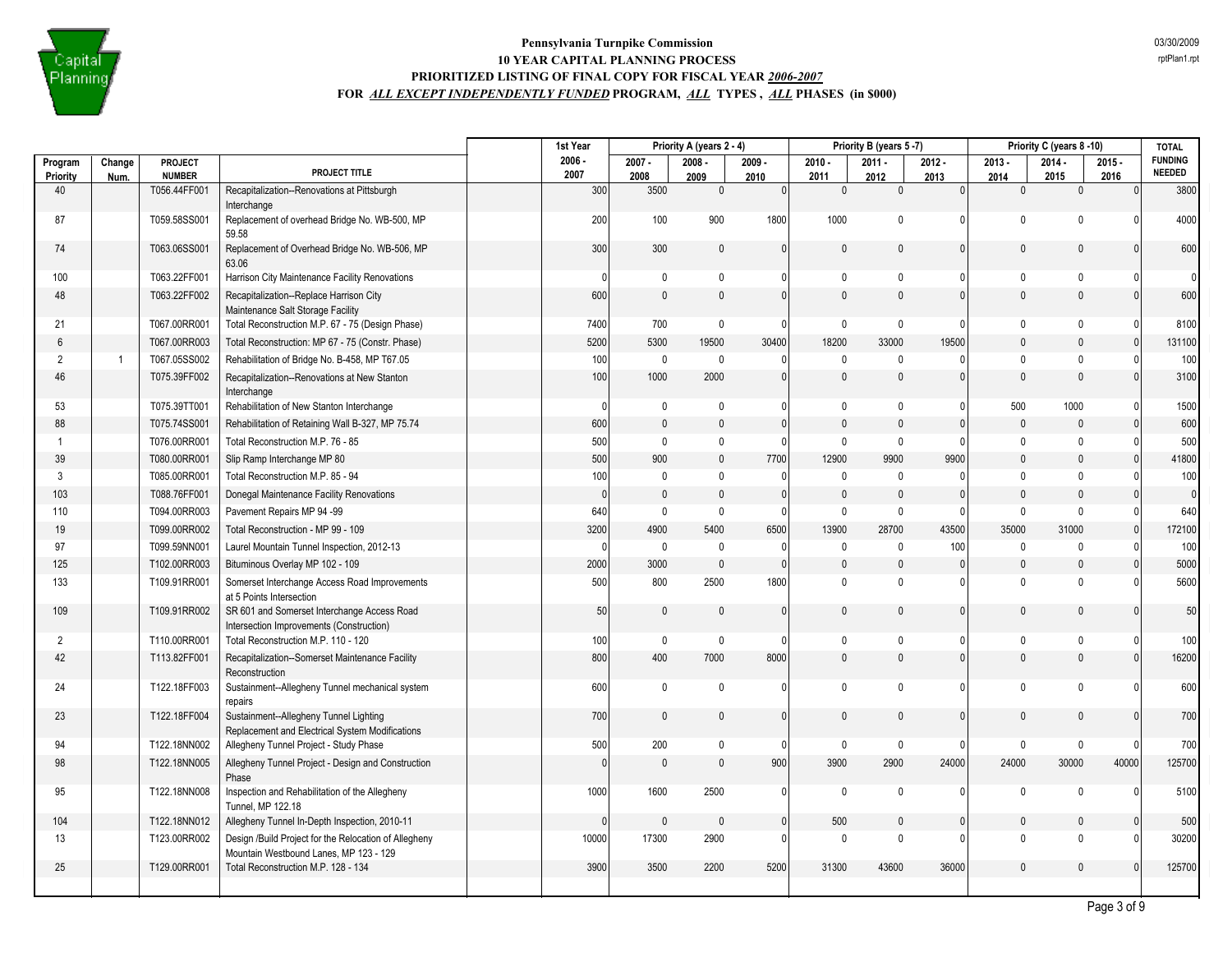

|                 |                |                          |                                                                                            | 1st Year         |                              | Priority A (years 2 - 4)     |                  |                  | Priority B (years 5-7) |                      |                     | Priority C (years 8-10) |                  | <b>TOTAL</b>                    |
|-----------------|----------------|--------------------------|--------------------------------------------------------------------------------------------|------------------|------------------------------|------------------------------|------------------|------------------|------------------------|----------------------|---------------------|-------------------------|------------------|---------------------------------|
| Program         | Change         | PROJECT<br><b>NUMBER</b> | PROJECT TITLE                                                                              | $2006 -$<br>2007 | $2007 -$<br>2008             | $2008 -$                     | $2009 -$         | $2010 -$<br>2011 | $2011 -$               | $2012 -$             | $2013 -$            | $2014 -$<br>2015        | $2015 -$<br>2016 | <b>FUNDING</b><br><b>NEEDED</b> |
| Priority<br>105 | Num.           | T132.32FF001             | Kegg Maintenance Facility Renovations                                                      |                  | $\Omega$                     | 2009<br>$\mathbf 0$<br>0     | 2010<br>$\Omega$ | $\mathbf{0}$     | 2012<br>0              | 2013<br>$\mathbf{0}$ | 2014<br>$\mathbf 0$ | $\mathbf 0$             | $\Omega$         | $\overline{0}$                  |
| 30              |                | T132.32FF003             | Sustainment--Kegg Maintenance Generator<br>Replacement                                     |                  | 300                          | $\mathbf{0}$<br>$\mathbf{0}$ | $\mathbf{0}$     | 0                | $\mathbf{0}$           | $\mathbf{0}$         | $\mathbf{0}$        | $\mathbf 0$             |                  | 300                             |
| 41              |                | T132.32FF004             | Recapitalization--Replace Kegg Maintenance Salt<br><b>Storage Facility</b>                 |                  | 500                          | $\mathbf 0$<br>$\mathbf 0$   | $\Omega$         | $\mathbf{0}$     | $\mathbf{0}$           | $\mathbf{0}$         | $\mathbf{0}$        | $\mathbf{0}$            |                  | 500                             |
| 129             | $\overline{4}$ | T133.00RR003             | Bituminous Overlay M.P. 133 -138                                                           |                  | $\mathbf{0}$                 | $\mathbf 0$<br>$\mathbf{0}$  | $\mathbf{0}$     | 0                | $\mathbf{0}$           | $\mathbf{0}$         | $\mathbf{0}$        | $\mathbf{0}$            | $\Omega$         | $\overline{0}$                  |
| 35              |                | T138.00RR001             | Total Reconstruction MP 138-142                                                            |                  | $\mathbf 0$<br>$\Omega$      | 1600                         | 2200             | 1500             | $\Omega$               | 1800                 | 6300                | 16700                   | 34230            | 64330                           |
| 27              |                | T149.50RR002             | Total Reconstruction M.P. 149.5 - 155.5                                                    |                  | 3200<br>3000                 | 1100                         | $\Omega$         | $\mathbf{0}$     | $\mathbf{0}$           | $\overline{0}$       | 8300                | 34100                   | 40700            | 90400                           |
| 32              |                | T151.09SS002             | Replacement of Bridge No. B-443, MP 151.09                                                 |                  | 300<br>600                   | 1200                         | 1700             | $\mathbf{0}$     | $\Omega$               | $\mathbf{0}$         | $\mathbf 0$         | $\mathbf{0}$            |                  | 3800                            |
| $\overline{4}$  | $\overline{1}$ | T153.06SS002             | Collision Damage Repairs to Bridge No. B-552, MP<br>T153.06                                |                  | 100                          | $\mathbf 0$<br>$\mathbf{0}$  | $\Omega$         | $\mathbf{0}$     | $\mathbf{0}$           | $\mathbf{0}$         | $\mathbf{0}$        | $\mathbf{0}$            |                  | 100                             |
| 109             |                | T154.42FF002             | Everett Maintenance Facility Renovations                                                   |                  | $\Omega$                     | $\mathbf 0$<br>0             | $\Omega$         | $\mathbf{0}$     | $\mathbf{0}$           | $\mathbf{0}$         | $\mathbf 0$         | $\mathbf{0}$            |                  | $\Omega$                        |
| 134             |                | T163.00RR001             | Fog Detection, Traveler Information and Dynamic<br>Traffic Control System, MP 163 - 173    |                  | 130                          | $\mathbf{0}$<br>$\Omega$     | $\Omega$         | 0                | $\Omega$               | $\Omega$             | $\mathbf{0}$        | $\mathbf{0}$            | $\Omega$         | 130                             |
| 70              |                | T171.85SS001             | Replacement of Mainline Bridge Nos. B-467A<br>(EB/WB) at Mileposts 171.85 & 171.86         |                  | 2000<br>8000                 | 4900                         | $\Omega$         | $\mathbf{0}$     | $\Omega$               | $\Omega$             | $\mathbf 0$         | $\mathbf{0}$            | n                | 14900                           |
| 86              |                | T172.88SS002             | Replacement of Mainline Bridge Nos. B-521A<br>(EB/WB), MP 172.88 and 172.89                |                  | $\mathbf{0}$                 | $\mathbf{0}$<br>50           | 700              | 2900             | 2900                   | 1000                 | $\Omega$            | $\mathbf{0}$            | $\Omega$         | 7550                            |
| 23              |                | T179.50RR001             | Total Reconstruction: MP 179.5-186                                                         |                  | $\mathbf{0}$<br>$\Omega$     | 1600                         | 2400             | 1900             | 500                    | $\mathbf{0}$         | 19400               | 34000                   | 29800            | 89600                           |
| 31              |                | T184.66SS001             | Replacement of Bridge No. B-548, MP 184.66                                                 |                  | 300<br>600                   | 1200                         | 1700             | $\mathbf{0}$     | $\mathbf{0}$           | $\mathbf{0}$         | $\pmb{0}$           | $\mathbf{0}$            | $\Omega$         | 3800                            |
| 107             |                | T185.95FF001             | Burnt Cabins Maintenance Facility Renovations                                              |                  | $\Omega$                     | $\mathbf 0$<br>$\mathbf{0}$  | $\Omega$         | $\mathbf{0}$     | $\Omega$               | $\Omega$             | $\mathbf{0}$        | $\mathbf 0$             |                  | $\Omega$                        |
| 8               |                | T185.95FF002             | Compliance--Burnt Cabins Maintenance Floor Drain<br>Modifications and Treatment System     |                  | 300                          | $\mathbf 0$<br>$\mathbf{0}$  | $\Omega$         | $\mathbf{0}$     | $\mathbf{0}$           | $\mathbf{0}$         | $\mathbf{0}$        | $\mathbf 0$             | $\Omega$         | 300                             |
| 29              |                | T185.95FF003             | Sustainment--Burnt Cabins Maintenance Generator<br>Replacement                             |                  | 250                          | $\mathbf 0$<br>0             | $\Omega$         | 0                | $\Omega$               | 0                    | 0                   | $\mathbf{0}$            |                  | 250                             |
| 96              |                | T186.20NN002             | Tuscarora Tunnel - In Depth Inspection, 2006-07                                            |                  | 500                          | $\mathbf 0$<br>$\mathbf 0$   | $\overline{0}$   | $\mathbf{0}$     | $\mathbf{0}$           | $\mathbf{0}$         | $\mathbf{0}$        | $\mathbf{0}$            |                  | 500                             |
| 90              |                | T186.20NN003             | Replacement of the eastbound ceiling slabs,<br>Tuscarora Tunnel                            |                  | 50                           | $\mathbf 0$<br>$\mathbf{0}$  | $\Omega$         | $\mathbf{0}$     | $\Omega$               | $\mathbf{0}$         | $\mathbf 0$         | $\mathbf{0}$            |                  | 50                              |
| 99              |                | T186.20NN004             | Rehabilitation of the Tuscaora Tunnel, Milepost<br>T186.20                                 |                  | $\mathbf{0}$<br>$\mathbf{0}$ | 330                          | 300              | 2900             | 2900                   | $\mathbf{0}$         | $\mathbf{0}$        | $\Omega$                |                  | 6430                            |
| 105             |                | T186.20NN005             | Tuscarora Tunnel In-Depth Inspection, 2011-12                                              |                  | $\Omega$                     | $\mathbf 0$<br>$\mathbf 0$   | 0                | $\mathbf{0}$     | 500                    | $\mathbf{0}$         | $\mathbf 0$         | $\mathbf 0$             |                  | 500                             |
| 135             | $\overline{4}$ | T193.00RR001             | Bituminous Overlay MP 193 - 199                                                            |                  | 100<br>1000                  | 2300                         | $\mathbf{0}$     | $\mathbf{0}$     | $\mathbf{0}$           | $\mathbf{0}$         | $\mathbf{0}$        | $\mathbf{0}$            |                  | 3400                            |
| 69              |                | T197.20SS001             | Replacement of Overhead Bridge No. B-465 at<br>Milepost 197.20                             |                  | 6000<br>1000                 | $\Omega$                     | $\Omega$         | $\Omega$         | $\Omega$               | $\mathbf{0}$         | $\Omega$            | $\Omega$                |                  | 7000                            |
| 25              |                | T197.48FF001             | Sustainment--Blue/Kittatinny Tunnels Lighting<br>Replacement and Electrical System Upgrade |                  | 14700<br>2500                | $\mathbf{0}$                 | $\Omega$         | 0                | $\Omega$               | $\Omega$             | $\mathbf{0}$        | $\mathbf{0}$            |                  | 17200                           |
| 91              |                | T197.48NN001             | Blue Mountain and Kittatiny Tunnels - In-Depth<br>Inspection, 2003-04                      |                  | 300<br>$\mathbf{0}$          | $\mathbf 0$                  | $\Omega$         | $\mathbf{0}$     | $\Omega$               | $\mathbf{0}$         | $\mathbf{0}$        | $\mathbf{0}$            |                  | 300                             |
| 100             |                | T197.48NN002             | Blue Mountain/Kittatiny Tunnels - In-Depth<br>Inspection, 2008-09                          |                  | $\Omega$                     | $\mathbf 0$<br>500           | $\Omega$         | 0                | $\Omega$               | $\Omega$             | $\mathbf{0}$        | $\mathbf 0$             |                  | 500                             |
| 103             |                | T197.48NN003             | Replacement of the Westbound Ceiling Slabs,<br>Kittatinny Tunnel, Milepost 197.48          |                  | $\Omega$                     | $\mathbf 0$<br>$\pmb{0}$     | 400              | 400              | 1000                   | 6400                 | 6500                | $\mathbf{0}$            |                  | 14700                           |
| 106             |                | T197.48NN004             | Blue Mountain/Kittatiny Tunnels, In-Depth<br>Inspection, 2013-14                           |                  | $\Omega$                     | $\mathbf 0$<br>$\mathbf{0}$  | $\Omega$         | $\Omega$         | $\Omega$               | $\mathbf{0}$         | 600                 | $\mathbf 0$             |                  | 600                             |
| 24              |                | T199.00RR002             | Total Reconstruction M.P. 199 -214 (Design Phase)                                          |                  | 3500<br>2600                 | 1400                         | 1100             | 700              | $\mathbf{0}$           | 0                    | $\mathbf 0$         | $\mathbf{0}$            |                  | 9300                            |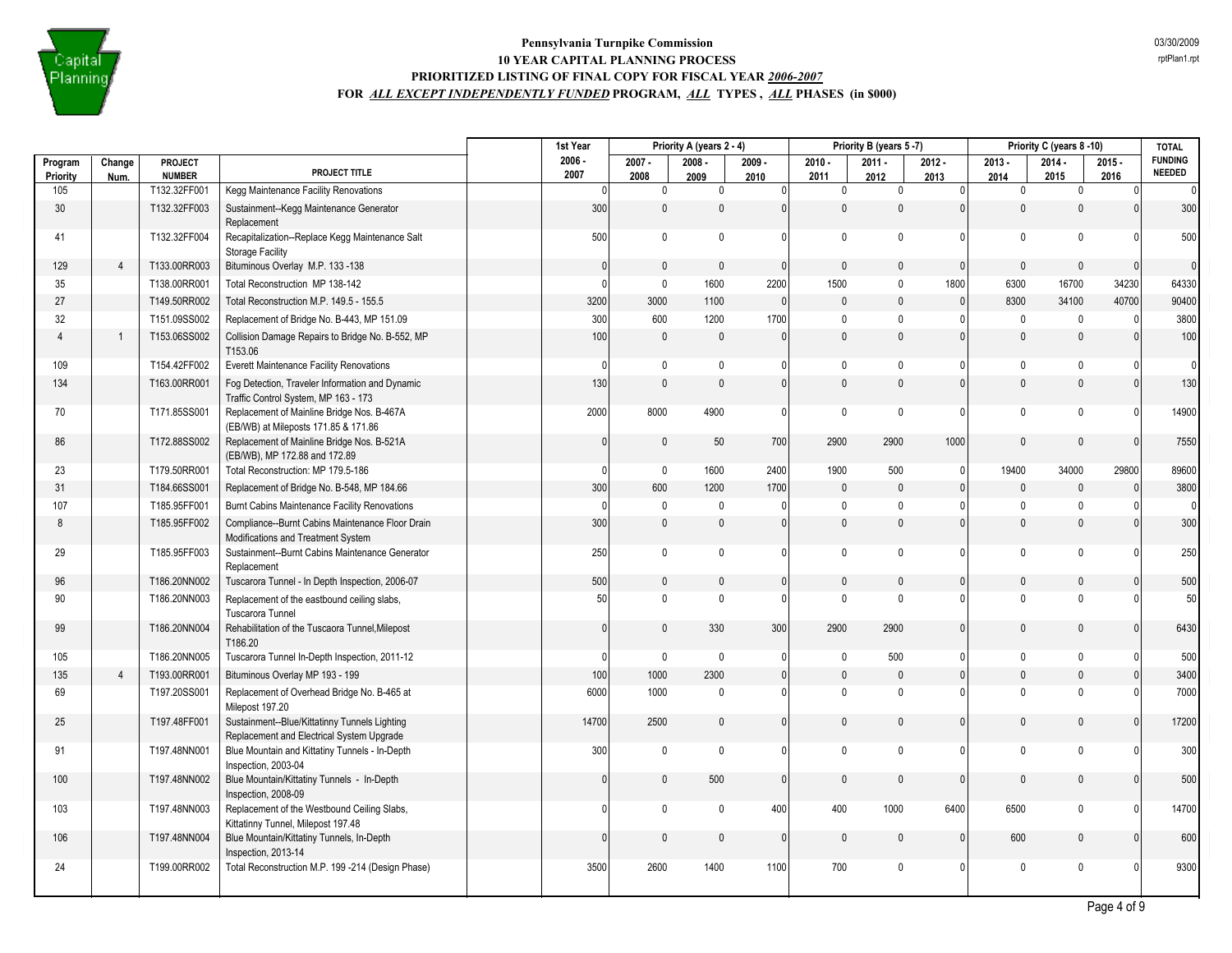

|                            |        |                               |                                                                                                   | 1st Year             | Priority A (years 2 - 4) |              | Priority B (years 5-7) |               | Priority C (years 8-10) |                        |                     | <b>TOTAL</b>      |                      |                                 |
|----------------------------|--------|-------------------------------|---------------------------------------------------------------------------------------------------|----------------------|--------------------------|--------------|------------------------|---------------|-------------------------|------------------------|---------------------|-------------------|----------------------|---------------------------------|
| Program                    | Change | PROJECT                       | PROJECT TITLE                                                                                     | $2006 -$             | $2007 -$                 | $2008 -$     | $2009 -$               | $2010 -$      | $2011 -$                | $2012 -$               | $2013 -$            | $2014 -$          | $2015 -$             | <b>FUNDING</b><br><b>NEEDED</b> |
| Priority<br>$\overline{7}$ | Num.   | <b>NUMBER</b><br>T199.00RR005 | Total Reconstruction: MP 199 - 202 (Constr. Phase)                                                | 2007<br>$\mathbf{0}$ | 2008<br>$\mathbf 0$      | 2009<br>6400 | 2010<br>10200          | 2011<br>12600 | 2012<br>6500            | 2013<br>$\overline{0}$ | 2014<br>$\mathbf 0$ | 2015<br>$\pmb{0}$ | 2016<br>$\mathbf{0}$ | 35700                           |
| 36                         |        | T202.00RR001                  | Total Reconstruction: MP 202-206 (Constr. Phase)                                                  | $\theta$             | $\mathbf 0$              | $\mathbf{0}$ | $\Omega$               | $\mathbf 0$   | $\mathbf 0$             | 2100                   | 28800               | 12700             | - 0                  | 43600                           |
| 34                         |        | T205.00RR001                  | Total Reconstruction: MP 206 - 211 (Constr. Phase)                                                | $\mathbf{0}$         | $\mathbf 0$              | $\mathbf{0}$ | $\Omega$               | $\Omega$      | $\Omega$                | $\Omega$               | 8000                | 26400             | 26400                | 60800                           |
| 8                          |        | T211.00RR001                  | Total Reconstruction: MP 211 - 215 (Constr. Phase)                                                | 50                   | 8600                     | 33000        | 14300                  | $\mathbf 0$   | $\mathbf 0$             | $\Omega$               | $\mathbf 0$         | $\mathbf 0$       | $\Omega$             | 55950                           |
| 16                         |        | T214.00RR002                  | Total Reconstruction: MP 214 - 227 (Design Phase)                                                 | 3000                 | 3900                     | 2900         | 1900                   | $\mathbf 0$   | $\pmb{0}$               | $\mathbf{0}$           | $\pmb{0}$           | $\mathbf{0}$      | $\Omega$             | 11700                           |
| 108                        |        | T214.26FF001                  | Newville Maintenance Facility Renovations                                                         | $\theta$             | $\mathbf 0$              | $\mathbf{0}$ | $\Omega$               | $\mathbf 0$   | $\mathbf{0}$            | 0                      | $\mathbf{0}$        | $\Omega$          |                      | $\overline{0}$                  |
| 61                         |        | T214.26FF003                  | New Initiative -- Newville Maintenance, New Salt                                                  | $\Omega$             | $\mathsf 0$              | 50           | 500                    | $\Omega$      | $\Omega$                | $\mathbf{0}$           | $\Omega$            | $\mathbf{0}$      | $\Omega$             | 550                             |
|                            |        |                               | <b>Storage Facility</b>                                                                           |                      |                          |              |                        |               |                         |                        |                     |                   |                      |                                 |
| 9                          |        | T215.00RR001                  | Total Reconstruction: MP 215-220 (Constr. Phase)                                                  | 3000                 | $\mathsf 0$              | 2100         | 5600                   | 3700          | 10800                   | 27200                  | 22000               | $\mathbf 0$       | $\bigcap$            | 74400                           |
| 10                         |        | T220.00RR001                  | Total Reconstruction: MP 220 - 227 (Constr. Phase)                                                | $\Omega$             | 3800                     | 7200         | 1400                   | $\mathbf{0}$  | 2600                    | 5100                   | 8000                | 18200             | 37500                | 83800                           |
| 43                         |        | T236.22TT001                  | Rehabilitation and Expansion of Gettysburg<br>Interchange                                         | 21500                | 6400                     | $\pmb{0}$    | $\mathbf{0}$           | $\mathbf 0$   | $\pmb{0}$               | $\mathbf 0$            | $\mathbf 0$         | $\Omega$          | $\mathbf{0}$         | 27900                           |
| 26                         |        | T242.00RR002                  | Total Reconstruction: MP 242-245                                                                  | 2000                 | 2800                     | 4600         | 3600                   | 12700         | 21400                   | 12300                  | $\mathbf{0}$        | $\mathbf{0}$      | $\Omega$             | 59400                           |
| 104                        |        | T243.85FF001                  | New Cumberland Maintenance Facility Renovation                                                    | $\Omega$             | $\mathbf{0}$             | $\mathbf{0}$ | $\Omega$               | $\mathbf{0}$  | $\mathbf{0}$            | 0                      | $\mathbf 0$         | $\mathbf{0}$      | $\Omega$             | $\overline{0}$                  |
| 59                         |        | T243.85FF003                  | New Initiative -- New Cumberland Maintenance,                                                     | 100                  | 1000                     | $\mathbf{0}$ | $\mathbf{0}$           | $\mathbf{0}$  | $\mathbf{0}$            | $\mathbf{0}$           | $\mathbf 0$         | $\mathbf{0}$      | $\mathbf{0}$         | 1100                            |
|                            |        |                               | New Mixing Building and Maintenance Equipment                                                     |                      |                          |              |                        |               |                         |                        |                     |                   |                      |                                 |
| 31                         |        | T243.85FF004                  | Sustainment--New Cumberland Maintenance<br>Generator Replacement                                  | 250                  | $\mathbf 0$              | $\mathbf 0$  | 0                      | $\mathbf 0$   | $\mathbf{0}$            | 0                      | $\mathbf 0$         | $\mathbf{0}$      | $\Omega$             | 250                             |
| 44                         |        | T243.85FF005                  | Recapitalization--New Cumberland Tower                                                            | 30 <sup>°</sup>      | 240                      | $\mathbf{0}$ | 0                      | $\mathbf{0}$  | $\mathbf{0}$            | $\mathbf{0}$           | $\mathbf{0}$        | $\mathbf{0}$      | $\Omega$             | 270                             |
|                            |        |                               | Replacement                                                                                       |                      |                          |              |                        |               |                         |                        |                     |                   |                      |                                 |
| 55                         |        | T245.72SS001                  | Replacement of the Susquehanna River Bridge No.<br>EB-300 at Milepost 245.72                      | 38000                | 20900                    | 2400         | 0                      | $\mathbf 0$   | $\mathbf{0}$            | $\mathbf{0}$           | $\mathbf 0$         | $\mathbf{0}$      | $\Omega$             | 61300                           |
| 36                         |        | T247.38FF002                  | Sustainment--Central Administration Building Data<br><b>Center Modifications</b>                  | 180                  | $\mathbf{0}$             | $\mathbf{0}$ | 0                      | $\mathbf{0}$  | $\mathbf{0}$            | $\mathbf{0}$           | $\mathbf{0}$        | $\mathbf{0}$      | $\Omega$             | 180                             |
| 62                         |        | T247.38FF003                  | New Initiative--Relocate and Construct New Data<br>Center for the Central Administration Building | 30                   | 100                      | 800          | $\Omega$               | $\mathbf 0$   | $\mathbf{0}$            | $\Omega$               | $\mathbf 0$         | $\mathbf{0}$      | $\Omega$             | 930                             |
| 45                         |        | T247.38TT001                  | Rehabilitation of Harrisburg East Interchange and                                                 | 9300                 | 1200                     | $\mathbf{0}$ | $\Omega$               | $\Omega$      | $\Omega$                | $\Omega$               | $\Omega$            | $\Omega$          |                      | 10500                           |
|                            |        |                               | <b>Connecting Ramps</b>                                                                           |                      | 1000                     |              |                        | 1900          | 1900                    |                        |                     | $\mathbf 0$       | $\Omega$             |                                 |
| 79                         |        | T251.08SS002                  | Replacement of Swatara Creek Bridge No. EB-314,<br>MP 251.08                                      | 1000                 |                          | 1000         | 900                    |               |                         | 9900                   | 10000               |                   |                      | 27600                           |
| 114                        |        | T255.00RR001                  | Bituminous Overlay M.P. 255 - 263                                                                 | 5500                 | $\mathbf 0$              | $\mathbf{0}$ | $\mathbf{0}$           | $\mathbf{0}$  | $\mathbf{0}$            | $\mathbf{0}$           | $\mathbf{0}$        | $\mathbf{0}$      | $\Omega$             | 5500                            |
| 77                         |        | T255.66SS002                  | D/B Superstructure Replacement of Bridge Nos.<br>EB-323 & EB-327, MP 255.66 and 257.71            | 200                  | 250                      | $\mathbf 0$  | 2700                   | $\mathbf{0}$  | $\mathbf{0}$            | 0                      | $\mathbf 0$         | $\Omega$          | $\Omega$             | 3150                            |
| 106                        |        | T265.54FF001                  | Mt Gretna Maintenance Facility Renovation                                                         | $\overline{0}$       | $\mathbf 0$              | $\mathbf{0}$ | 0                      | $\mathbf{0}$  | $\mathbf{0}$            | $\mathbf{0}$           | $\mathbf{0}$        | $\mathbf{0}$      | $\Omega$             | $\overline{0}$                  |
| 127                        |        | T266.00RR001                  | Bituminous Overlay MP268 - 275                                                                    | 100                  | 1000                     | 2400         | 0                      | $\mathbf{0}$  | $\mathbf{0}$            | 0                      | $\mathbf{0}$        | $\mathbf 0$       | $\Omega$             | 3500                            |
| 48                         |        | T266.45TT002                  | Rehabilitation and Expansion of Lebanon-Lancaster<br>Interchange                                  | 9200                 | $\mathbf{0}$             | $\mathbf{0}$ | 0                      | $\mathbf{0}$  | $\mathbf{0}$            | $\mathbf{0}$           | $\mathbf 0$         | $\mathbf{0}$      | $\Omega$             | 9200                            |
| $\overline{1}$             | 3      | T273.97SS001                  | Rehabilitation of Ten (10) Overhead Rigid Frame<br>Bridges from MP T273 - MP T292.                | 50                   | $\mathbf 0$              | $\mathbf 0$  | $\Omega$               | $\mathbf 0$   | $\mathbf{0}$            | $\Omega$               | $\mathbf 0$         | $\mathbf{0}$      | $\Omega$             | 50                              |
| 76                         |        | T282.78SS001                  | Collision Damage Repair to Bridge No. EB-534, MP<br>282.78                                        | 50                   | $\mathbf 0$              | $\mathbf 0$  | 0                      | $\mathbf{0}$  | $\mathbf{0}$            | $\mathbf{0}$           | $\pmb{0}$           | $\pmb{0}$         | $\Omega$             | 50                              |
| 27                         |        | T286.09FF001                  | Sustainment--Reading-Lancaster Interchange<br>Generator Replacement                               | 30                   | 300                      | 0            | $\Omega$               | $\mathsf{O}$  | $\mathbf{0}$            | 0                      | $\mathbf 0$         | $\mathbf 0$       | $\Omega$             | 330                             |
| 63                         |        | T288.33FF001                  | New Initiative--District 3 Maintenance Operations<br><b>Facility Relocation</b>                   | $\mathbf{0}$         | $\theta$                 | $\mathbf{0}$ | 6000                   | 0             | $\mathbf{0}$            | $\mathbf{0}$           | $\mathbf{0}$        | $\Omega$          | $\Omega$             | 6000                            |
|                            |        |                               |                                                                                                   |                      |                          |              |                        |               |                         |                        |                     |                   |                      |                                 |
|                            |        |                               |                                                                                                   |                      |                          |              |                        |               |                         |                        |                     |                   |                      |                                 |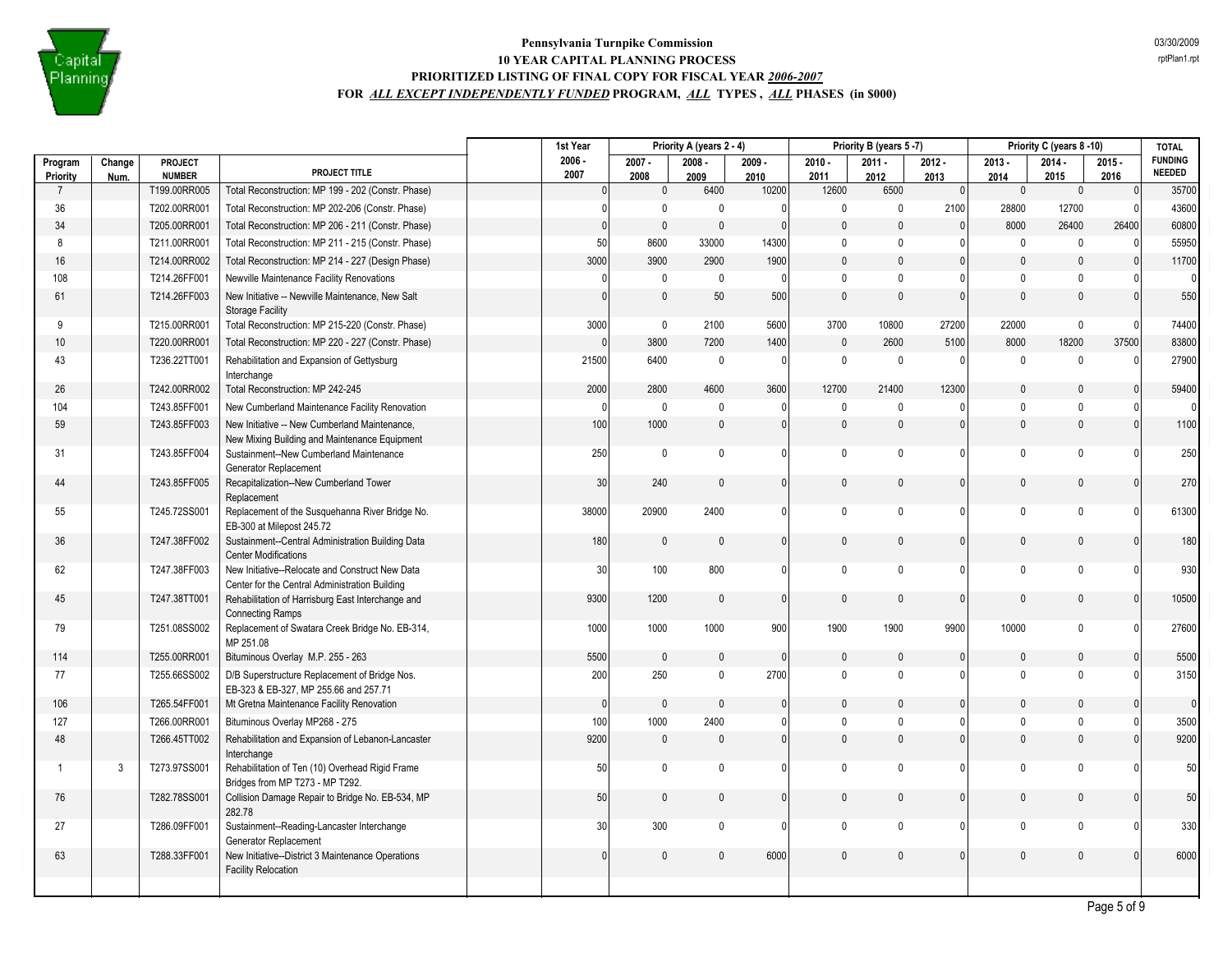

|                     |                |                          |                                                                                             | 1st Year         |                                | Priority A (years 2 - 4) |                  |                  | Priority B (years 5-7) |                  |                  | Priority C (years 8-10) |                  | <b>TOTAL</b>                    |
|---------------------|----------------|--------------------------|---------------------------------------------------------------------------------------------|------------------|--------------------------------|--------------------------|------------------|------------------|------------------------|------------------|------------------|-------------------------|------------------|---------------------------------|
| Program<br>Priority | Change<br>Num. | PROJECT<br><b>NUMBER</b> | PROJECT TITLE                                                                               | $2006 -$<br>2007 | $2007 -$<br>2008               | $2008 -$<br>2009         | $2009 -$<br>2010 | $2010 -$<br>2011 | $2011 -$<br>2012       | $2012 -$<br>2013 | $2013 -$<br>2014 | $2014 -$<br>2015        | $2015 -$<br>2016 | <b>FUNDING</b><br><b>NEEDED</b> |
| 65                  |                | T288.33FF003             | New Initiative -- Bowmansville Maintenance, New                                             |                  | $\pmb{0}$<br>$\mathbf{0}$      | $\mathbf 0$              | 100              | 600              | $\mathbf 0$            | $\Omega$         | $\mathbf 0$      | 0                       | $\Omega$         | 700                             |
| 78                  |                | T301.20SS003             | Salt Storage Facility<br>Elimination of Mainline Bridge No. EB-702, MP<br>301.20            |                  | 1100<br>$\mathbf 0$            | $\mathbf{0}$             | $\Omega$         | $\Omega$         | $\mathbf{0}$           | $\mathbf{0}$     | $\mathbf{0}$     | $\Omega$                | $\Omega$         | 1100                            |
| 108                 |                | T306.00RR006             | Pavement Repairs MP 306 - 318 (Construction)                                                |                  | 10<br>$\mathbf 0$              | $\pmb{0}$                | $\Omega$         | $\mathbf 0$      | $\mathbf 0$            | $\Omega$         | $\mathbf 0$      | $\mathbf 0$             | $\Omega$         | 10 <sup>1</sup>                 |
| 33                  |                | T312.00RR003             | Total Reconstruction - MP 312 - 319                                                         |                  | $\overline{0}$<br>$\mathsf 0$  | 1300                     | 1750             | 1900             | 1000                   | 1000             | 30000            | 42000                   | 31000            | 109950                          |
| 30                  |                | T315.87SS001             | Replacement of Bridge No. EB-728, MP 315.87                                                 |                  | 300<br>400                     | 200                      | 900              | 2900             | $\mathbf 0$            | 0                | $\mathbf 0$      | $\mathbf 0$             | $\Omega$         | 4700                            |
| 66                  |                | T316.26FF001             | Relocate Devault Maintenance Facility                                                       |                  | $\mathbf 0$<br>$\mathbf{0}$    | $\mathbf{0}$             | 1000             | 7000             | 8000                   | $\mathbf{0}$     | $\pmb{0}$        | $\mathbf{0}$            | $\Omega$         | 16000                           |
| 92                  |                | T316.26FF003             | New Initiative -- Devault Maintenance, New Salt<br><b>Storage Facility</b>                  |                  | $\mathbf 0$<br>$\mathbf{0}$    | $\mathbf 0$              | $\mathbf{0}$     | $\mathbf 0$      | $\mathbf 0$            | $\mathbf{0}$     | $\mathbf 0$      | $\mathbf{0}$            | $\Omega$         | $\overline{0}$                  |
| 29                  |                | T316.58SS001             | Replacement of Bridge No. EB-729, MP 316.58.                                                |                  | 300<br>600                     | 900                      | 2200             | $\mathbf{0}$     | $\mathbf{0}$           | $\mathbf{0}$     | $\mathbf{0}$     | $\mathbf{0}$            | $\Omega$         | 4000                            |
| 28                  |                | T317.37SS001             | Replacement of Bridge No. EB-730, MP 317.37                                                 |                  | 300<br>600                     | 900                      | 2200             | $\mathbf 0$      | $\pmb{0}$              | 0                | $\mathbf 0$      | $\mathbf 0$             | $\Omega$         | 4000                            |
| 124                 |                | T318.00RR004             | Bituminous Overlay MP 318 - 326                                                             |                  | 3400<br>$\mathbf{0}$           | $\mathbf{0}$             | $\Omega$         | $\mathbf{0}$     | $\mathbf{0}$           | $\Omega$         | $\mathbf{0}$     | $\mathbf{0}$            | $\Omega$         | 3400                            |
| 18                  |                | T319.00RR001             | Total Reconstruction: MP 319-326                                                            |                  | 2300<br>2900                   | 3000                     | 4200             | 4400             | 18700                  | 43500            | 39400            | $\mathbf 0$             | $\Omega$         | 118400                          |
| 40                  |                | T319.30RR001             | Slip Ramp Interchange, MP 319, Route 29                                                     |                  | 6000<br>12800                  | 19500                    | 5700             | $\mathbf{0}$     | $\mathbf{0}$           | $\mathbf{0}$     | $\mathbf{0}$     | $\mathbf{0}$            | $\mathbf{0}$     | 44000                           |
| $\overline{4}$      |                | T326.20RR001             | Total Reconstruction: MP 326 - 333                                                          | 38920            | 91000                          | 52000                    | $\Omega$         | $\mathbf{0}$     | $\mathbf 0$            | 0                | $\mathbf 0$      | $\mathbf 0$             | $\Omega$         | 181920                          |
| 52                  |                | T330.14FF002             | New Initiative--Eastern Regional Office Second<br><b>Floor Development</b>                  |                  | 200<br>1800                    | $\mathbf{0}$             | $\mathbf{0}$     | $\Omega$         | $\mathbf{0}$           | $\mathbf{0}$     | $\mathbf{0}$     | $\mathbf{0}$            | $\Omega$         | 2000                            |
| 41                  |                | T331.60RR001             | Lafayette Street Slip Ramps<br>MP 331.60                                                    |                  | 150<br>150                     | 150                      | 5000             | 5000             | 5000                   | 5000             | $\mathbf 0$      | $\mathbf{0}$            | $\Omega$         | 20450                           |
| 44                  |                | T333.28TT001             | Rehabilitation and Expansion of Norristown<br>Interchange                                   |                  | 8800<br>1100                   | $\mathbf{0}$             | $\mathbf{0}$     | 0                | $\pmb{0}$              | $\mathbf{0}$     | $\pmb{0}$        | $\pmb{0}$               | $\Omega$         | 9900                            |
| 47                  |                | T333.33TT001             | Express E-ZPass Lanes at the Mid-County<br>Interchange (MP333.33)                           |                  | $\mathsf 0$<br>200             | $\mathbf 0$              | 01               | $\pmb{0}$        | $\mathbf{0}$           | $\mathbf{0}$     | $\mathsf 0$      | $\mathbf 0$             | - 0              | 200                             |
| 51                  |                | T333.59FF001             | New Initiative--Relocate Plymouth Meeting<br>Maintenance Section and District 4 Maintenance |                  | 1200<br>9000                   | 7000                     | 0                | 0                | $\mathbf{0}$           | $\mathbf{0}$     | $\mathbf{0}$     | $\mathbf{0}$            | $\Omega$         | 17200                           |
| 56                  | 3              | T338.92SS002             | Collision Damage Repair to Bridge No. DB-141, MP<br>338.92                                  |                  | 450<br>$\mathbf 0$             | $\mathbf 0$              | $\Omega$         | $\mathbf 0$      | $\mathbf 0$            | 0                | 0                | $\mathbf{0}$            | $\Omega$         | 450                             |
| 81                  |                | T342.75SS001             | Replacement of Mainline Bridge No. DB-155, MP<br>342.75                                     |                  | 500<br>500                     | 500                      | 500              | 1000             | 4900                   | 500              | $\mathbf{0}$     | $\Omega$                | $\Omega$         | 8400                            |
| 135                 |                | T351.49RR001             | Philadephia Interchange Ramp Modifications                                                  |                  | $\mathbf 0$<br>10 <sup>1</sup> | $\mathbf{0}$             | 0                | $\mathbf 0$      | $\mathbf 0$            | 0                | $\mathbf 0$      | $\mathbf 0$             | $\Omega$         | 10 <sup>1</sup>                 |
| 37                  |                | T351.90RR001             | Bensalem Township Slip Ramps @ South<br>Neshaminy Service Plaza MP 351.90                   |                  | 2400<br>7400                   | $\mathbf{0}$             | 0                | $\mathbf{0}$     | $\mathbf{0}$           | $\mathbf{0}$     | $\mathbf 0$      | $\mathbf{0}$            | $\Omega$         | 9800                            |
| 50                  |                | T355.00TT001             | I-95 Interchange                                                                            |                  | 3900<br>6200                   | 17000                    | 7700             | 250              | 250                    | $\Omega$         | $\mathbf 0$      | $\mathbf{0}$            | $\Omega$         | 35300                           |
| $\mathcal{S}$       |                | V000.00EE005             | Equipment/Rolling Stock Purchase & Replacement-<br>-Future Years                            |                  | $\Omega$<br>10000              | 7000                     | 6000             | 10000            | 9300                   | 10800            | 11900            | 8000                    | 7400             | 80400                           |
| $\overline{1}$      |                | V000.00EE009             | Equipment/Rolling Stock Purchase and<br>Replacement--FY05/06                                |                  | 10<br>0                        | 0                        | $\Omega$         | 0                | 0                      | 0                | 0                | 0                       | - 0              | 10 <sup>1</sup>                 |
| $\overline{2}$      |                | V000.00EE010             | Equipment/Rolling Stock Purchase and<br>Replacement--FY 06/07                               |                  | 9250<br>$\mathbf 0$            | $\mathbf 0$              | 0                | 0                | $\mathbf{0}$           | $\mathbf{0}$     | $\mathbf{0}$     | $\mathbf{0}$            | $\Omega$         | 9250                            |
| -9                  |                | V000.00FF050             | Compliance--Slatington and Wyoming Valley<br>Maintenance Vehicle Exhaust System             |                  | $\mathbf 0$<br>260             | $\mathbf 0$              | $\Omega$         | $\mathbf 0$      | $\mathbf 0$            | $\Omega$         | $\mathbf 0$      | $\mathbf{0}$            | $\mathbf{0}$     | 260                             |
| 26                  |                | V000.00FF054             | Sustainment--Interchange UPS Preventive<br>Maintenance                                      |                  | 400<br>400                     | 400                      | 400              | 500              | 500                    | 500              | 500              | 500                     | 500              | 4600                            |
| 71                  |                | V000.00FF055             | Compliance--Future Year Projects                                                            |                  | $\mathbf 0$<br>$\mathbf{0}$    | $\mathbf 0$              | 1000             | 1000             | 1000                   | 1000             | 1000             | 1000                    | 1000             | 7000                            |
|                     |                |                          |                                                                                             |                  |                                |                          |                  |                  |                        |                  |                  |                         |                  |                                 |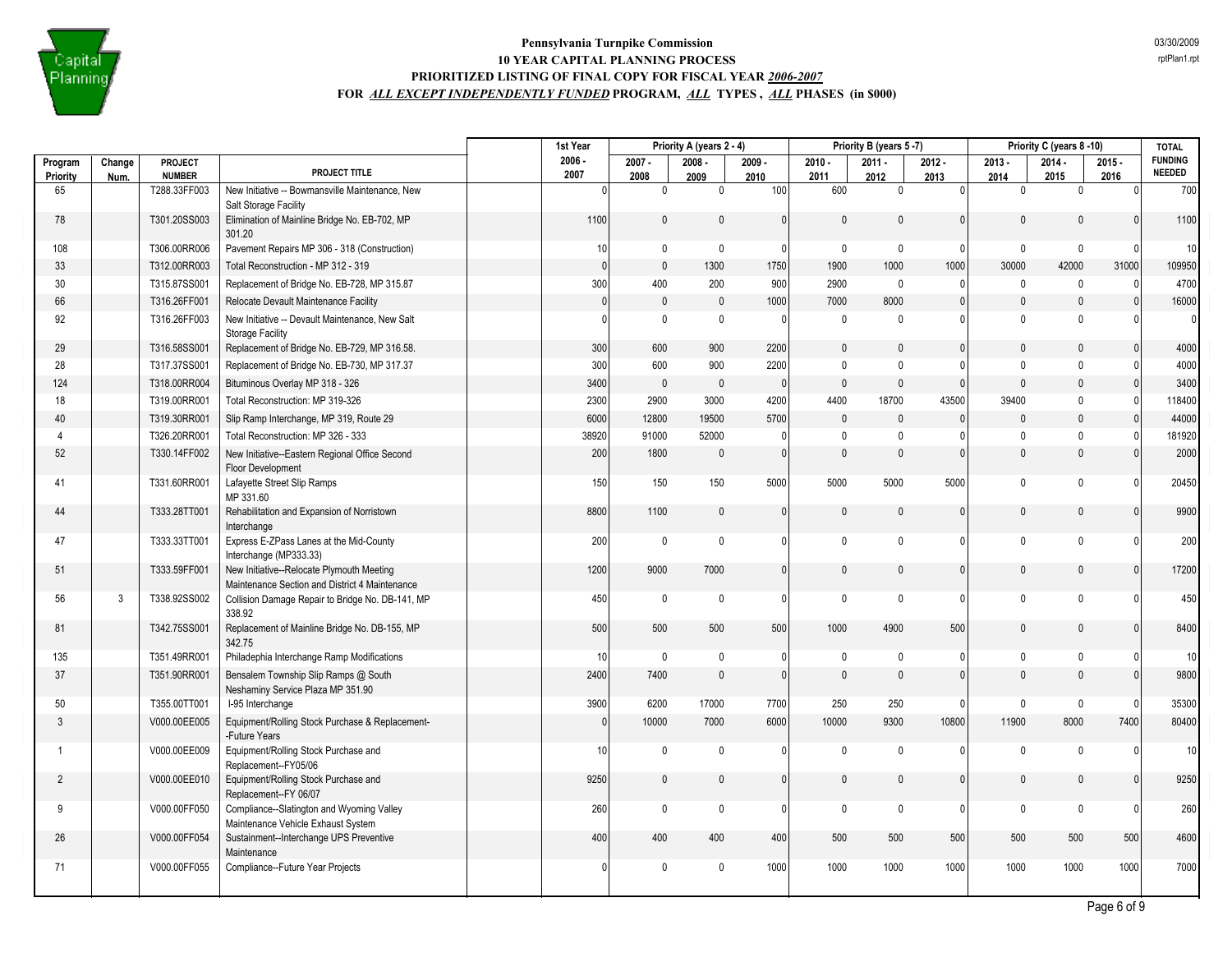

|                     |                |                          |                                                                                                   | 1st Year         | Priority A (years 2 - 4) |                  | Priority B (years 5-7) |                  |                  | Priority C (years 8-10) |                  | <b>TOTAL</b>     |                  |                                 |
|---------------------|----------------|--------------------------|---------------------------------------------------------------------------------------------------|------------------|--------------------------|------------------|------------------------|------------------|------------------|-------------------------|------------------|------------------|------------------|---------------------------------|
| Program<br>Priority | Change<br>Num. | PROJECT<br><b>NUMBER</b> | PROJECT TITLE                                                                                     | $2006 -$<br>2007 | $2007 -$<br>2008         | $2008 -$<br>2009 | $2009 -$<br>2010       | $2010 -$<br>2011 | $2011 -$<br>2012 | $2012 -$<br>2013        | $2013 -$<br>2014 | $2014 -$<br>2015 | $2015 -$<br>2016 | <b>FUNDING</b><br><b>NEEDED</b> |
| 72                  |                | V000.00FF056             | Sustainment--Future Year Projects                                                                 | $\Omega$         | $\mathbf 0$              | $\mathbf{0}$     | 2000                   | 3000             | 3000             | 3000                    | 3000             | 3000             | 3000             | 20000                           |
| 73                  |                | V000.00FF057             | Recapitalization--Future Year Projects                                                            |                  | 0                        | $\mathbf{0}$     | 0                      | 9000             | 9500             | 20100                   | 18900            | 23700            | 24200            | 105400                          |
| 74                  |                | V000.00FF058             | New Initiatives--Future Year Projects                                                             | $\Omega$         | $\mathbf{0}$             | $\mathbf{0}$     | $\mathbf{0}$           | 1000             | 1000             | 1000                    | 1000             | 1000             | 1000             | 6000                            |
| 54                  |                | V000.00FF059             | New Initiative--Construct Maintenance Equipment<br>Storage Buildings in Districts 1 and 2         | 100              | $\mathbf 0$              | $\mathbf 0$      | $\mathbf{0}$           | $\mathbf 0$      | $\mathbf 0$      | n                       | $\mathbf 0$      | $\mathbf{0}$     | $\Omega$         | 100                             |
| 55                  |                | V000.00FF060             | New Initiative--Construct Maintenance Equipment<br>Storage Buildings in Districts 4 and 5         | 800              | $\mathbf{0}$             | $\Omega$         | $\Omega$               | $\Omega$         | $\Omega$         | $\Omega$                | $\Omega$         | $\Omega$         | $\mathbf{0}$     | 800                             |
| 56                  |                | V000.00FF061             | New Initiative--Construct Maintenance Equipment<br>Storage Buildings in District 3                | 1200             | $\mathbf 0$              | $\mathbf 0$      | $\mathbf{0}$           | $\mathbf 0$      | $\mathbf 0$      | U                       | $\mathbf 0$      | $\mathbf{0}$     | $\Omega$         | 1200                            |
| 33                  |                | V000.00FF062             | Facilities Master Planning/Infrastructure Studies                                                 | 200              | 200                      | 200              | $\mathbf{0}$           | $\mathbf{0}$     | $\mathbf{0}$     | $\mathbf{0}$            | $\mathbf{0}$     | $\mathbf{0}$     | $\mathbf{0}$     | 600                             |
| 32                  |                | V000.00FF063             | Sustainment--Replace Generators at Various<br>Locations                                           | 50               | 350                      | 350              | 900                    | 900              | 900              | 900                     | 900              | 900              | 900              | 7050                            |
| 4                   |                | V000.00FF064             | Compliance General Fund--FY05/06                                                                  | 500              | $\pmb{0}$                | $\mathbf{0}$     | $\mathbf{0}$           | $\mathbf{0}$     | $\mathbf{0}$     | $\mathbf{0}$            | $\mathbf{0}$     | $\mathbf{0}$     | $\mathbf{0}$     | 500                             |
| 6                   |                | V000.00FF065             | Compliance General Fund--Future Years                                                             | $\Omega$         | 1450                     | 1500             | 2200                   | 2200             | 2200             | 2200                    | 2200             | 2200             | 2200             | 18350                           |
| 17                  |                | V000.00FF066             | Sustainment General Fund--FY05/06                                                                 | 400              | $\pmb{0}$                | $\mathbf 0$      | $\mathbf{0}$           | $\mathsf{0}$     | $\mathbf{0}$     | $\Omega$                | $\mathbf{0}$     | $\mathbf{0}$     | $\mathbf{0}$     | 400                             |
| 19                  |                | V000.00FF067             | Sustainment General Fund--Future Years                                                            | $\Omega$         | 4300                     | 4800             | 4900                   | 5000             | 5100             | 5200                    | 5300             | 5400             | 5500             | 45500                           |
| 20                  |                | V000.00FF068             | Sustainment--Furniture, Fixtures & Equipment<br>Systemwide--FY05/06                               | 10               | $\theta$                 | 0                | $\Omega$               | $\mathbf{0}$     | $\mathbf{0}$     | 0                       | $\mathbf{0}$     | $\mathbf{0}$     | $\Omega$         | 10                              |
| 22                  |                | V000.00FF069             | Sustainment--Furniture, Fixtures & Equipment<br>Systemwide--Future Years                          | $\Omega$         | 290                      | 300              | 300                    | 300              | 300              | 300                     | 300              | 300              | 300              | 2690                            |
| 5                   |                | V000.00FF070             | Compliance General Fund--FY06/07                                                                  | 1500             | 50                       | $\mathbf{0}$     | $\mathbf{0}$           | $\mathbf{0}$     | $\Omega$         | 0                       | $\mathbf{0}$     | $\Omega$         | $\mathbf{0}$     | 1550                            |
| 10                  |                | V000.00FF071             | Compliance--Maintenance Facilities Vehicle Wash<br>and Wastewater Recycling and Treatment Systems | 300              | 1200                     | 1200             | $\Omega$               | $\Omega$         | $\mathbf{0}$     | 0                       | $\mathbf{0}$     | $\Omega$         | $\Omega$         | 2700                            |
| 18                  |                | V000.00FF072             | Sustainment General Fund--FY06/07                                                                 | 4200             | 400                      | $\mathbf{0}$     | $\mathbf{0}$           | $\mathbf{0}$     | $\mathbf{0}$     | 0                       | $\mathbf{0}$     | $\mathbf{0}$     | $\Omega$         | 4600                            |
| 21                  |                | V000.00FF073             | Sustainment--Furniture, Fixtures & Equipment<br>Systemwide--FY06/07                               | 290              | 10                       | $\mathbf 0$      | 0                      | $\Omega$         | $\mathbf 0$      | 0                       | $\mathbf{0}$     | $\Omega$         | $\Omega$         | 300                             |
| 45                  |                | V000.00FF074             | Recapitalization--Communications System Tower<br>Replacement Various Locations                    | 60               | 480                      | 0                | $\mathbf{0}$           | 0                | $\mathbf{0}$     | $\mathbf{0}$            | $\mathbf{0}$     | $\mathbf{0}$     | $\Omega$         | 540                             |
| 47                  |                | V000.00FF075             | Recapitalization--Toll Plaza Facility Renovations<br>Various Locations                            | 500              | 500                      | 0                | 0                      | $\mathbf{0}$     | 0                | U                       | 0                | $\mathbf{0}$     | $\Omega$         | 1000                            |
| 60                  |                | V000.00FF076             | Construct New Salt Storage Facility at MP230.2WB                                                  | 100              | 500                      | $\mathbf{0}$     | $\mathbf{0}$           | $\mathbf{0}$     | $\Omega$         | 0                       | $\mathbf{0}$     | $\mathbf{0}$     | $\mathbf{0}$     | 600                             |
| 93                  | 2              | V000.00NN004             | Miscellaneous Tunnel Repairs Systemwide                                                           | 50               | 0                        | 0                | $\mathbf{0}$           | 500              | 500              | 500                     | 1500             | 1500             | 1500             | 6050                            |
| -1                  | $\overline{2}$ | V000.00NN005             | Study for the Upgrades of the Commission's<br>Tunnels                                             | 50               | $\pmb{0}$                | $\mathbf{0}$     | $\Omega$               | $\Omega$         | $\mathbf 0$      | $\Omega$                | $\mathbf{0}$     | $\mathbf{0}$     | $\mathbf{0}$     | 50                              |
| 34                  |                | V000.00PP012             | Service Plaza Systemwide Redevelopment                                                            | 300              | 300                      | 300              | 300                    | 300              | $\mathbf 0$      | 0                       | $\mathbf 0$      | $\mathbf{0}$     | $\mathbf 0$      | 1500                            |
| 150                 |                | V000.00RR002             | Rock Cuts Systemwide                                                                              | 250              | 250                      | 250              | 250                    | 250              | 250              | 250                     | 250              | 250              | 250              | 2500                            |
| 152                 |                | V000.00RR004             | Major Guide Sign Update/Replacement Systemwide                                                    | 2200             | 300                      | 1900             | 50                     | 50               | 50               | 50                      | 50               | 50               | $50\,$           | 4750                            |
| 122                 |                | V000.00RR010             | Access Ramp Construction - Systemwide                                                             | 250              | 850                      | 700              | 550                    | 1100             | 500              | $\mathbf{0}$            | $\mathbf{0}$     | $\mathbf{0}$     | $\mathbf{0}$     | 3950                            |
| 121                 | 5              | V000.00RR011             | Concrete Median Barrier Installation - Systemwide                                                 | 1200             | 1600                     | 50               | 1100                   | 1600             | 100              | 2030                    | $\mathbf{0}$     | 4000             | $\mathbf{0}$     | 11680                           |
| 123                 | 5              | V000.00RR016             | Guide Rail End Treatment Update- Systemwide                                                       | 5300             | 1100                     | $\mathbf 0$      | 1000                   | 800              | 2300             | 900                     | $\mathbf{0}$     | $\mathbf{0}$     | $\pmb{0}$        | 11400                           |
| 148                 |                | V000.00RR017             | Systemwide Traffic Study                                                                          | 250              | 200                      | 200              | 50                     | 50               | 50               | 50                      | 50               | 50               | 50               | 1000                            |
| 138                 |                | V000.00RR020             | Radio Tower Access Roads - Systemwide                                                             | 100              | 100                      | 100              | 100                    | 100              | 100              | 100                     | 100              | 100              | 100              | 1000                            |
| 136                 |                | V000.00RR023             | Miscellaneous Bituminous Overlay/Roadway/Open<br>End Paving/Drainage - Systemwide                 |                  | $\mathbf 0$              | 900              | 8200                   | 8800             | 8800             | 8900                    | 8900             | 8900             | 8900             | 62300                           |
|                     |                |                          |                                                                                                   |                  |                          |                  |                        |                  |                  |                         |                  |                  |                  |                                 |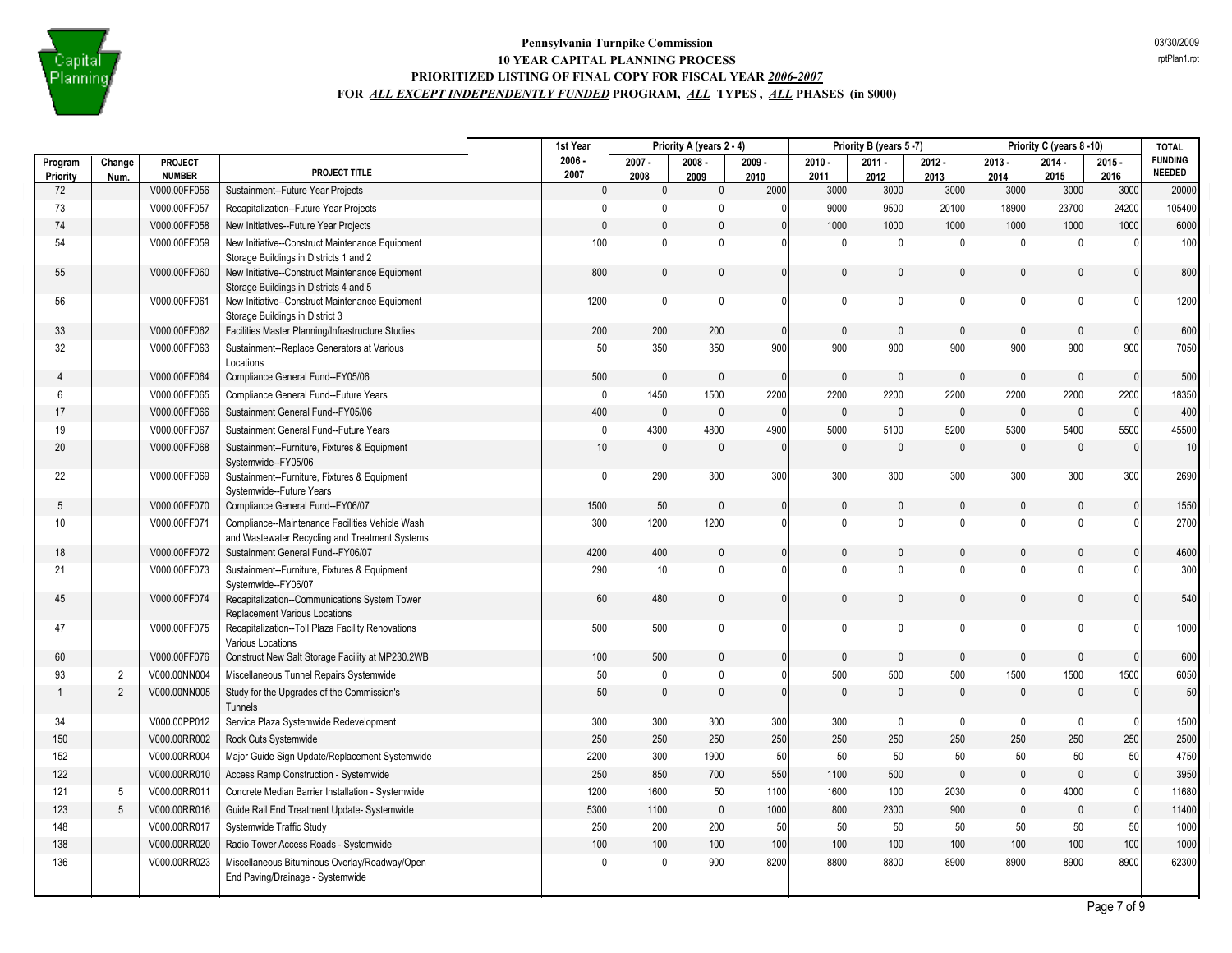

| Program<br>Change<br>PROJECT<br><b>NUMBER</b><br>Priority<br>Num.<br>V000.00RR024<br>143<br>146<br>V000.00RR025<br>Open End Engineering Services - General<br>Systemwide<br>V000.00RR027<br>120<br>145<br>V000.00RR032<br>Turnpike Infrastructure<br>144<br>V000.00RR033<br>137<br>V000.00RR038<br>Mill and Pave Projects - Systemwide<br>117<br>V000.00RR039<br>2005 Miscellaneous Bituminous<br>15<br>V000.00RR040<br>118<br>5<br>V000.00RR041<br>2006 Miscellaneous Bituminous | PROJECT TITLE<br>Consulting Engineering Services - Annual Cost<br>Safety Improvements to Wide Areas - Systemwide<br>Turnpike Coordination on PaDOT Projects involving<br>Internal Labor not charged to a specific project<br>Overlay/Roadway/Open End Paving/Drainage-<br><b>Total Reconstruction Program Design Management</b><br>Overlay/Roadway/Open End Paving/Drainage-<br>Philadelphia Area Interchange Paving Projects | $2006 -$<br>2007<br>2300<br>1200<br>800<br>120<br>3200<br>50<br>5000<br>9520 | $2007 -$<br>2008<br>2300<br>1200<br>$\theta$<br>120<br>3300<br>$\mathbf 0$<br>$\mathbf 0$<br>4900<br>$\theta$ | $2008 -$<br>2009<br>2300<br>1200<br>$\mathbf{0}$<br>120<br>3300<br>2400<br>0<br>2900 | $2009 -$<br>2010<br>2200<br>1100<br>$\Omega$<br>100<br>3200<br>17800<br>$\theta$ | $2010 -$<br>2011<br>2300<br>1200<br>$\mathbf{0}$<br>100<br>2600<br>22300<br>$\mathbf{0}$ | $2011 -$<br>2012<br>2200<br>1200<br>$\mathbf{0}$<br>100<br>2500<br>10000<br>$\mathbf{0}$ | $2012 -$<br>2013<br>2300<br>1200<br>$\Omega$<br>120<br>2600<br>10000<br>$\Omega$ | $2013 -$<br>2014<br>3000<br>1500<br>$\Omega$<br>120<br>3000<br>19080 | $2014 -$<br>2015<br>3000<br>1500<br>$\mathbf{0}$<br>120<br>3000<br>21530 | $2015 -$<br>2016<br>3000<br>1500<br>$\mathbf{0}$<br>120<br>3000<br>25000 | <b>FUNDING</b><br><b>NEEDED</b><br>24900<br>12800<br>800<br>1140<br>29700<br>128110 |
|-----------------------------------------------------------------------------------------------------------------------------------------------------------------------------------------------------------------------------------------------------------------------------------------------------------------------------------------------------------------------------------------------------------------------------------------------------------------------------------|-------------------------------------------------------------------------------------------------------------------------------------------------------------------------------------------------------------------------------------------------------------------------------------------------------------------------------------------------------------------------------------------------------------------------------|------------------------------------------------------------------------------|---------------------------------------------------------------------------------------------------------------|--------------------------------------------------------------------------------------|----------------------------------------------------------------------------------|------------------------------------------------------------------------------------------|------------------------------------------------------------------------------------------|----------------------------------------------------------------------------------|----------------------------------------------------------------------|--------------------------------------------------------------------------|--------------------------------------------------------------------------|-------------------------------------------------------------------------------------|
|                                                                                                                                                                                                                                                                                                                                                                                                                                                                                   |                                                                                                                                                                                                                                                                                                                                                                                                                               |                                                                              |                                                                                                               |                                                                                      |                                                                                  |                                                                                          |                                                                                          |                                                                                  |                                                                      |                                                                          |                                                                          |                                                                                     |
|                                                                                                                                                                                                                                                                                                                                                                                                                                                                                   |                                                                                                                                                                                                                                                                                                                                                                                                                               |                                                                              |                                                                                                               |                                                                                      |                                                                                  |                                                                                          |                                                                                          |                                                                                  |                                                                      |                                                                          |                                                                          |                                                                                     |
|                                                                                                                                                                                                                                                                                                                                                                                                                                                                                   |                                                                                                                                                                                                                                                                                                                                                                                                                               |                                                                              |                                                                                                               |                                                                                      |                                                                                  |                                                                                          |                                                                                          |                                                                                  |                                                                      |                                                                          |                                                                          |                                                                                     |
|                                                                                                                                                                                                                                                                                                                                                                                                                                                                                   |                                                                                                                                                                                                                                                                                                                                                                                                                               |                                                                              |                                                                                                               |                                                                                      |                                                                                  |                                                                                          |                                                                                          |                                                                                  |                                                                      |                                                                          |                                                                          |                                                                                     |
|                                                                                                                                                                                                                                                                                                                                                                                                                                                                                   |                                                                                                                                                                                                                                                                                                                                                                                                                               |                                                                              |                                                                                                               |                                                                                      |                                                                                  |                                                                                          |                                                                                          |                                                                                  |                                                                      |                                                                          |                                                                          |                                                                                     |
|                                                                                                                                                                                                                                                                                                                                                                                                                                                                                   |                                                                                                                                                                                                                                                                                                                                                                                                                               |                                                                              |                                                                                                               |                                                                                      |                                                                                  |                                                                                          |                                                                                          |                                                                                  |                                                                      |                                                                          |                                                                          |                                                                                     |
|                                                                                                                                                                                                                                                                                                                                                                                                                                                                                   |                                                                                                                                                                                                                                                                                                                                                                                                                               |                                                                              |                                                                                                               |                                                                                      |                                                                                  |                                                                                          |                                                                                          |                                                                                  |                                                                      |                                                                          |                                                                          |                                                                                     |
|                                                                                                                                                                                                                                                                                                                                                                                                                                                                                   |                                                                                                                                                                                                                                                                                                                                                                                                                               |                                                                              |                                                                                                               |                                                                                      |                                                                                  |                                                                                          |                                                                                          |                                                                                  | $\Omega$                                                             | $\mathbf{0}$                                                             | $\mathbf{0}$                                                             | 50                                                                                  |
|                                                                                                                                                                                                                                                                                                                                                                                                                                                                                   |                                                                                                                                                                                                                                                                                                                                                                                                                               |                                                                              |                                                                                                               |                                                                                      | 2700                                                                             | 1900                                                                                     | 1900                                                                                     | 1900                                                                             | 2000                                                                 | 2000                                                                     | 2000                                                                     | 27200                                                                               |
|                                                                                                                                                                                                                                                                                                                                                                                                                                                                                   |                                                                                                                                                                                                                                                                                                                                                                                                                               |                                                                              |                                                                                                               | $\mathbf{0}$                                                                         | n                                                                                | $\mathbf{0}$                                                                             | $\mathbf{0}$                                                                             |                                                                                  | $\mathbf{0}$                                                         | $\mathbf{0}$                                                             | $\mathbf{0}$                                                             |                                                                                     |
|                                                                                                                                                                                                                                                                                                                                                                                                                                                                                   |                                                                                                                                                                                                                                                                                                                                                                                                                               |                                                                              |                                                                                                               |                                                                                      |                                                                                  |                                                                                          |                                                                                          |                                                                                  |                                                                      |                                                                          |                                                                          | 9520                                                                                |
| V000.00RR042<br>115                                                                                                                                                                                                                                                                                                                                                                                                                                                               |                                                                                                                                                                                                                                                                                                                                                                                                                               | 2700                                                                         | 500                                                                                                           | 0                                                                                    | 0                                                                                | 0                                                                                        | $\mathbf{0}$                                                                             | <sup>0</sup>                                                                     | 0                                                                    | $\mathbf{0}$                                                             | $\Omega$                                                                 | 3200                                                                                |
| 119<br>5<br>V000.00RR043<br>2007 Miscellaneous Bituminous                                                                                                                                                                                                                                                                                                                                                                                                                         | Overlay/Roadway/Open End Paving/Drainage-                                                                                                                                                                                                                                                                                                                                                                                     | 5200                                                                         | 9200                                                                                                          | $\mathbf{0}$                                                                         | $\Omega$                                                                         | $\Omega$                                                                                 | $\mathbf{0}$                                                                             | $\overline{0}$                                                                   | $\mathbf{0}$                                                         | $\Omega$                                                                 | $\Omega$                                                                 | 14400                                                                               |
| V000.00RR044<br>2008 Miscellaneous Bituminous<br>128                                                                                                                                                                                                                                                                                                                                                                                                                              | Overlay/Roadway/Open End Paving/Drainage-                                                                                                                                                                                                                                                                                                                                                                                     | 20                                                                           | 1000                                                                                                          | 7900                                                                                 | $\Omega$                                                                         | $\mathbf{0}$                                                                             | $\mathbf{0}$                                                                             | Λ                                                                                | $\mathbf{0}$                                                         | $\Omega$                                                                 | $\Omega$                                                                 | 8920                                                                                |
| 132<br>V000.00RR045<br>Attenuator Replacement at Interchanges -<br>Systemwide                                                                                                                                                                                                                                                                                                                                                                                                     |                                                                                                                                                                                                                                                                                                                                                                                                                               | 200                                                                          | 200                                                                                                           | 150                                                                                  | 100                                                                              | $\mathbf{0}$                                                                             | $\mathbf{0}$                                                                             | $\mathbf{0}$                                                                     | $\Omega$                                                             | $\mathbf{0}$                                                             | $\mathbf{0}$                                                             | 650                                                                                 |
| 154<br>V000.00SS002                                                                                                                                                                                                                                                                                                                                                                                                                                                               | Biennial Bridge Inspection Program Systemwide                                                                                                                                                                                                                                                                                                                                                                                 |                                                                              | 500                                                                                                           | 1200                                                                                 | 1100                                                                             | 1200                                                                                     | 1200                                                                                     | 1200                                                                             | 1300                                                                 | 1300                                                                     | 1300                                                                     | 10300                                                                               |
| 151<br>6<br>V000.00SS005<br>Annual Painting Program Systemwide                                                                                                                                                                                                                                                                                                                                                                                                                    |                                                                                                                                                                                                                                                                                                                                                                                                                               |                                                                              | 50                                                                                                            | 50                                                                                   | 50                                                                               | 2000                                                                                     | 1900                                                                                     | 2000                                                                             | 3000                                                                 | 3000                                                                     | 3000                                                                     | 15050                                                                               |
| 85<br>V000.00SS007<br>Miscellaneous Bridge Repairs Systemwide<br>(Open End Contracts)                                                                                                                                                                                                                                                                                                                                                                                             |                                                                                                                                                                                                                                                                                                                                                                                                                               | 0                                                                            | 300                                                                                                           | 1200                                                                                 | 1400                                                                             | 1900                                                                                     | 1900                                                                                     | 1400                                                                             | 2000                                                                 | 2000                                                                     | 2000                                                                     | 14100                                                                               |
| 149<br>$\overline{7}$<br>V000.00SS008<br><b>Bridge Elimination Systemwide</b>                                                                                                                                                                                                                                                                                                                                                                                                     |                                                                                                                                                                                                                                                                                                                                                                                                                               | 25                                                                           | 50                                                                                                            | 50                                                                                   | 50                                                                               | 100                                                                                      | 100                                                                                      | 100                                                                              | 100                                                                  | 100                                                                      | 100                                                                      | 775                                                                                 |
| 64<br>V000.00SS020<br>Bridge Rehabilitations - Systemwide                                                                                                                                                                                                                                                                                                                                                                                                                         |                                                                                                                                                                                                                                                                                                                                                                                                                               | 50                                                                           | 50                                                                                                            | 50                                                                                   | 50                                                                               | 9900                                                                                     | 14900                                                                                    | 14900                                                                            | 35000                                                                | 35000                                                                    | 35000                                                                    | 144900                                                                              |
| 61<br>V000.00SS021<br>CY 2004 Miscellaneous Bridge Repairs -<br>Systemwide                                                                                                                                                                                                                                                                                                                                                                                                        |                                                                                                                                                                                                                                                                                                                                                                                                                               | 50                                                                           | $\mathbf{0}$                                                                                                  | $\mathbf{0}$                                                                         | $\mathbf{0}$                                                                     | $\Omega$                                                                                 | $\Omega$                                                                                 |                                                                                  | $\Omega$                                                             | $\mathbf{0}$                                                             | $\Omega$                                                                 | 50                                                                                  |
| 139<br>V000.00SS022                                                                                                                                                                                                                                                                                                                                                                                                                                                               | CY 2004-05 Biennial Bridge Inspection Program                                                                                                                                                                                                                                                                                                                                                                                 | 10                                                                           | $\mathbf 0$                                                                                                   | $\mathbf 0$                                                                          | 0                                                                                | $\mathbf{0}$                                                                             | $\mathbf{0}$                                                                             |                                                                                  | $\mathbf 0$                                                          | $\mathbf{0}$                                                             | $\Omega$                                                                 | 10                                                                                  |
| 62<br>V000.00SS023<br>CY 2005 Miscellaneous Bridge Repairs -<br>Systemwide                                                                                                                                                                                                                                                                                                                                                                                                        |                                                                                                                                                                                                                                                                                                                                                                                                                               | 300                                                                          | $\mathbf{0}$                                                                                                  | $\pmb{0}$                                                                            | $\mathbf{0}$                                                                     | $\mathbf{0}$                                                                             | $\mathbf 0$                                                                              | $\overline{0}$                                                                   | $\mathbf 0$                                                          | $\mathbf{0}$                                                             | $\mathbf{0}$                                                             | 300                                                                                 |
| 140<br>V000.00SS024                                                                                                                                                                                                                                                                                                                                                                                                                                                               | CY 2006-07 Biennial Bridge Inspection Program                                                                                                                                                                                                                                                                                                                                                                                 | 1200                                                                         | 800                                                                                                           | 0                                                                                    | <sup>0</sup>                                                                     | $\mathbf{0}$                                                                             | 0                                                                                        |                                                                                  | $\Omega$                                                             | $\mathbf{0}$                                                             | $\Omega$                                                                 | 2000                                                                                |
| 63<br>V000.00SS025<br>CY 2006 Miscellaneous Bridge Repairs -<br>Systemwide                                                                                                                                                                                                                                                                                                                                                                                                        |                                                                                                                                                                                                                                                                                                                                                                                                                               | 1200                                                                         | 300                                                                                                           | $\Omega$                                                                             | $\Omega$                                                                         | $\Omega$                                                                                 | $\Omega$                                                                                 |                                                                                  | $\mathbf{0}$                                                         | $\Omega$                                                                 | $\Omega$                                                                 | 1500                                                                                |
| V000.00SS026<br>CY 2007 Miscellaneous Bridge Repairs -<br>65<br>Systemwide                                                                                                                                                                                                                                                                                                                                                                                                        |                                                                                                                                                                                                                                                                                                                                                                                                                               | 10                                                                           | 1200                                                                                                          | 300                                                                                  | $\Omega$                                                                         | 0                                                                                        | $\mathbf{0}$                                                                             |                                                                                  | $\mathbf{0}$                                                         | $\mathbf{0}$                                                             | $\Omega$                                                                 | 1510                                                                                |
| 38<br>V000.00TT001<br>Slip Ramp Study & Design Systemwide                                                                                                                                                                                                                                                                                                                                                                                                                         |                                                                                                                                                                                                                                                                                                                                                                                                                               | 50                                                                           | 50                                                                                                            | 50                                                                                   | 200                                                                              | 500                                                                                      | 500                                                                                      | 500                                                                              | 500                                                                  | 500                                                                      | 1000                                                                     | 3850                                                                                |
| Z000.00AA004<br>1                                                                                                                                                                                                                                                                                                                                                                                                                                                                 | <b>ENHANCED SOFTWARE DEVELOPMENT &amp;</b><br>TOLL HOST IMPROVEMENTS (FCS Phase Two -                                                                                                                                                                                                                                                                                                                                         | 180                                                                          | $\mathbf{0}$                                                                                                  | $\mathbf{0}$                                                                         | O                                                                                | $\mathbf{0}$                                                                             | $\mathbf{0}$                                                                             | $\Omega$                                                                         | $\mathbf{0}$                                                         | $\Omega$                                                                 | $\Omega$                                                                 | 180                                                                                 |
| $\overline{2}$<br>8<br>Z000.00AA005<br>THREE - MAINLINE STANDARD)                                                                                                                                                                                                                                                                                                                                                                                                                 | ETC ENHANCEMENT PROJECT (FCS PHASE                                                                                                                                                                                                                                                                                                                                                                                            | 224                                                                          | $\mathbf{0}$                                                                                                  | 0                                                                                    | $\mathbf{0}$                                                                     | $\mathbf{0}$                                                                             | $\mathbf{0}$                                                                             | $\Omega$                                                                         | $\mathbf{0}$                                                         | $\mathbf{0}$                                                             | $\Omega$                                                                 | 224                                                                                 |
| Z000.00AA015<br>14                                                                                                                                                                                                                                                                                                                                                                                                                                                                | DEVELOPMENT OF CSC/VPC AND FARE<br>COLLECTION MAINTENANCE CONTRACT RFP                                                                                                                                                                                                                                                                                                                                                        | 100                                                                          | 100                                                                                                           | 0                                                                                    | <sup>0</sup>                                                                     | $\mathbf{0}$                                                                             | $\mathbf{0}$                                                                             |                                                                                  | $\mathbf{0}$                                                         | $\Omega$                                                                 | $\Omega$                                                                 | 200                                                                                 |
| Z000.00AA016<br>ADDITIONAL EZ-PASS ENTRY LANES<br>3                                                                                                                                                                                                                                                                                                                                                                                                                               |                                                                                                                                                                                                                                                                                                                                                                                                                               | U                                                                            | $\mathbf{0}$                                                                                                  | 0                                                                                    | 0                                                                                | $\mathbf{0}$                                                                             | $\mathbf{0}$                                                                             | 0                                                                                | $\mathbf{0}$                                                         | $\mathbf{0}$                                                             | $\Omega$                                                                 |                                                                                     |
| 17<br>Z000.00AA017<br>ADDITIONAL EZ-PASS EXIT LANES<br>8                                                                                                                                                                                                                                                                                                                                                                                                                          |                                                                                                                                                                                                                                                                                                                                                                                                                               | 26                                                                           | 1000                                                                                                          | $\mathbf{0}$                                                                         | n                                                                                | $\Omega$                                                                                 | $\mathbf 0$                                                                              |                                                                                  | $\mathbf{0}$                                                         | $\Omega$                                                                 | $\Omega$                                                                 | 1026                                                                                |